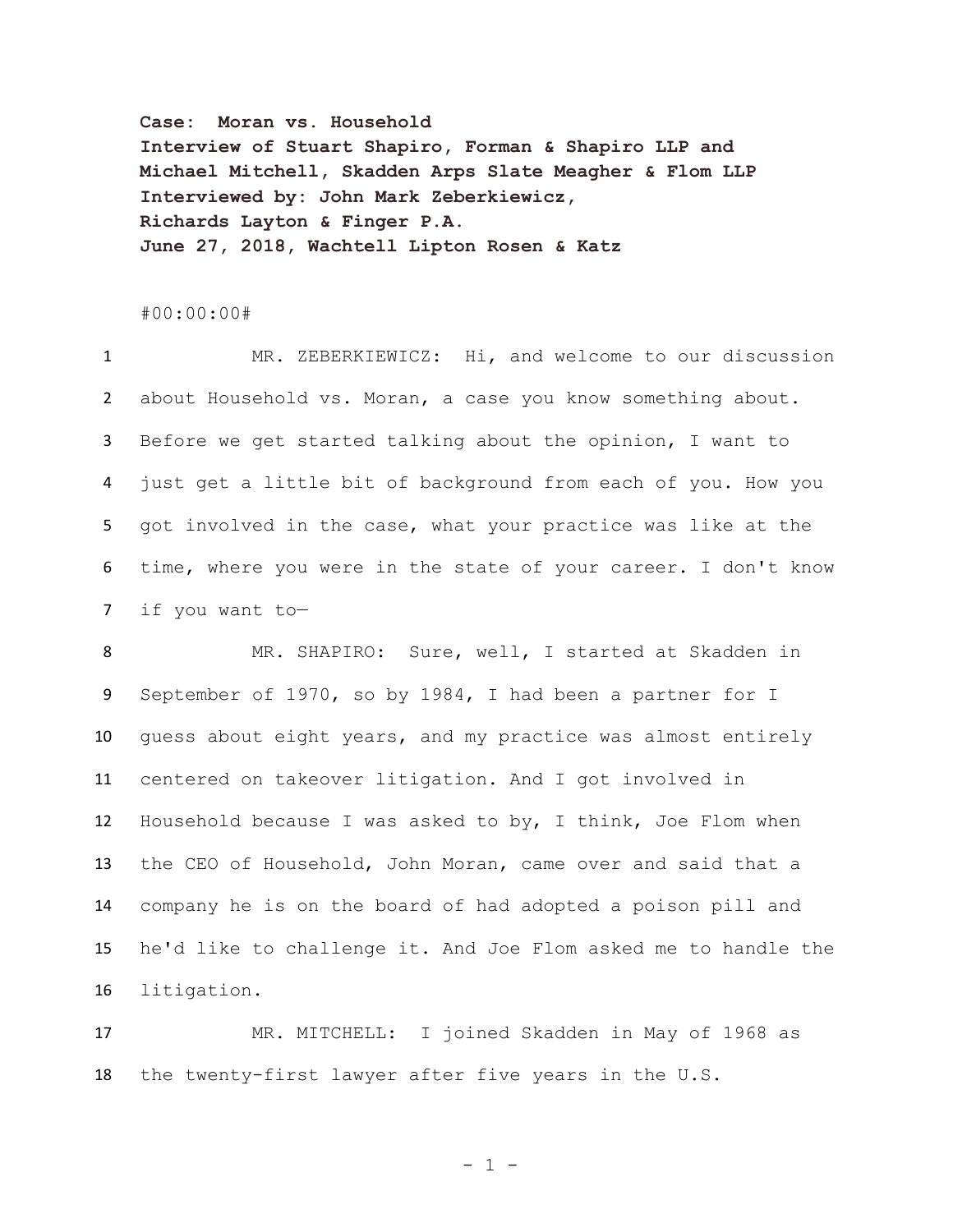Attorney's Office under Bob Morgenthau. I, by 1984, had been a partner for about 14 years doing mostly securities work and takeover work and also some white collar. I got involved in the Household matter about four or five days before the case was going to be tried. I walked by a conference room, and I saw Stu and Rod and about seven other people in there. So, as I was wont to do, I walked in and sat and listened to them and within an hour, Stu decided okay, you're part of the team, and you're going to handle Alan Greenberg, put him on as a witness, and you are also going to cross-examine their main witness, Jay Higgins, that's your role. And that's how I got involved.

 MR. ZEBERKIEWICZ: So, your client was John Moran. He had made some indications that he was interested in taking over Household, but it wasn't clear, at least from the opinion, that he had a very well-developed strategy to take over the company. What was motivating him? What was motivating the challenge of the pill— #00:02:58#

 MR. SHAPIRO: He'd like to take over the company. MR. ZEBERKIEWICZ: Was it much more – were his thought process much more advanced? I mean, it seems from the face of the opinion that he is – you know, he had a couple of back-channel discussions. Maybe he thought the stock was undervalued. You know, you got a company that has three lines

 $- 2 -$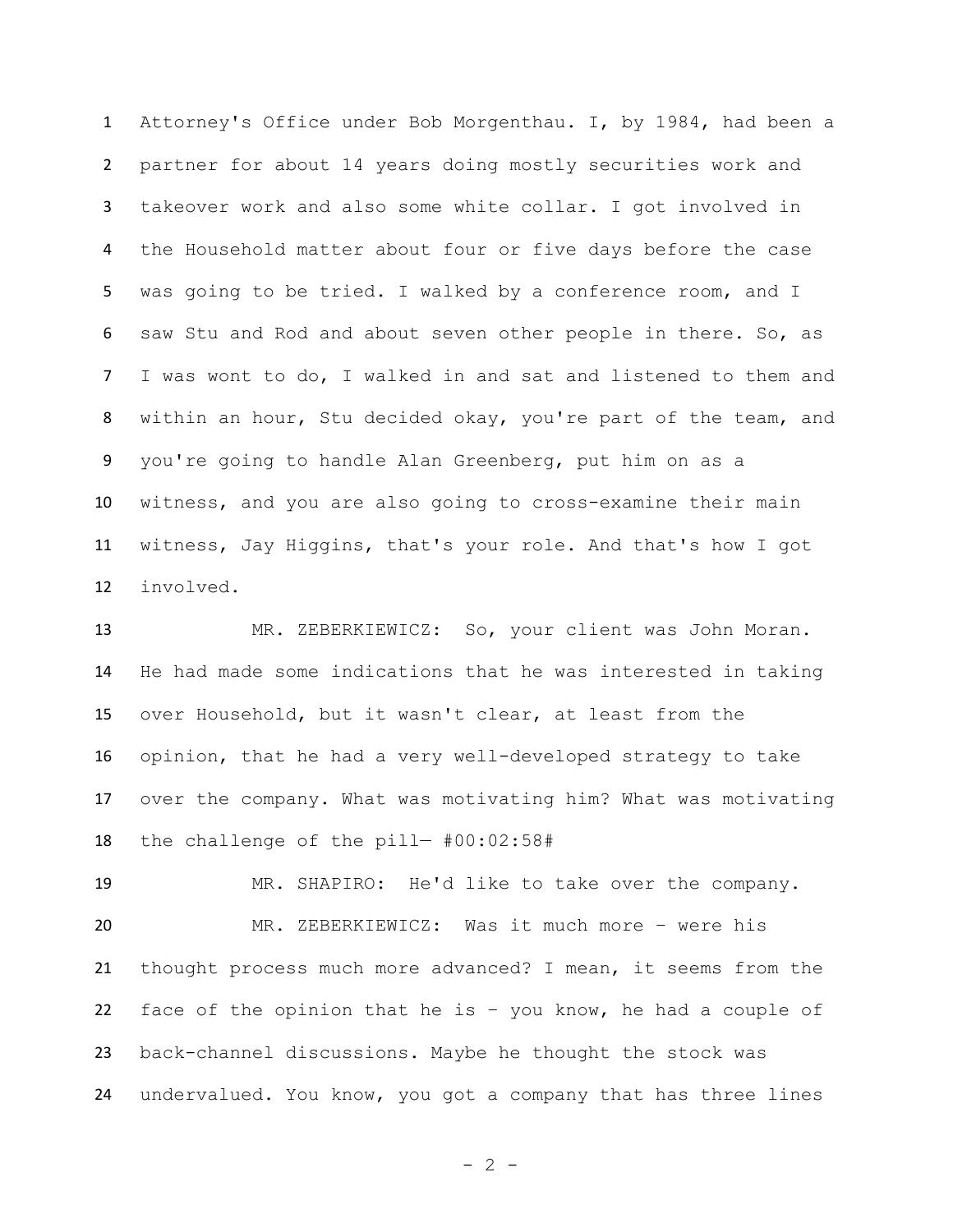of business, none of which really matched up. You know, you got rental cars, financial services, and groceries. And he thought maybe separating them, and busting them could deliver more value, ultimately. But he still – five percent, it's a two-billion-dollar company— #00:03:32#

 MR. SHAPIRO: Dyson-Kissner-Moran was a leveraged buyout house, one of the earliest. And John invested in companies and looked at companies, and was the CEO of DKM, with the view that he might like to own them. And make a profit from doing that. So, this was not an abstract exercise; I don't think.

 MR. ZEBERKIEWICZ: And that's what I wanted to get is it's not an abstract exercise. Was he looking at this in terms of if Household can pull this off, this might be an impediment, not only in this particular case but moving forward? #00:04:07#

 MR. SHAPIRO: Well, there were two motivating factors. One was Moran's; his business was LBOs, and poison pills could be an impediment to that. And the other was Joe Flom, who saw this creation by his friend and archrival Marty Lipton and didn't want it to survive.

 MR. ZEBERKIEWICZ: So, if you got Household in 1984, thinks of itself as a potential takeover target. They hire Marty Lipton of Wachtell, Goldman Sachs; they get a huge

- 3 -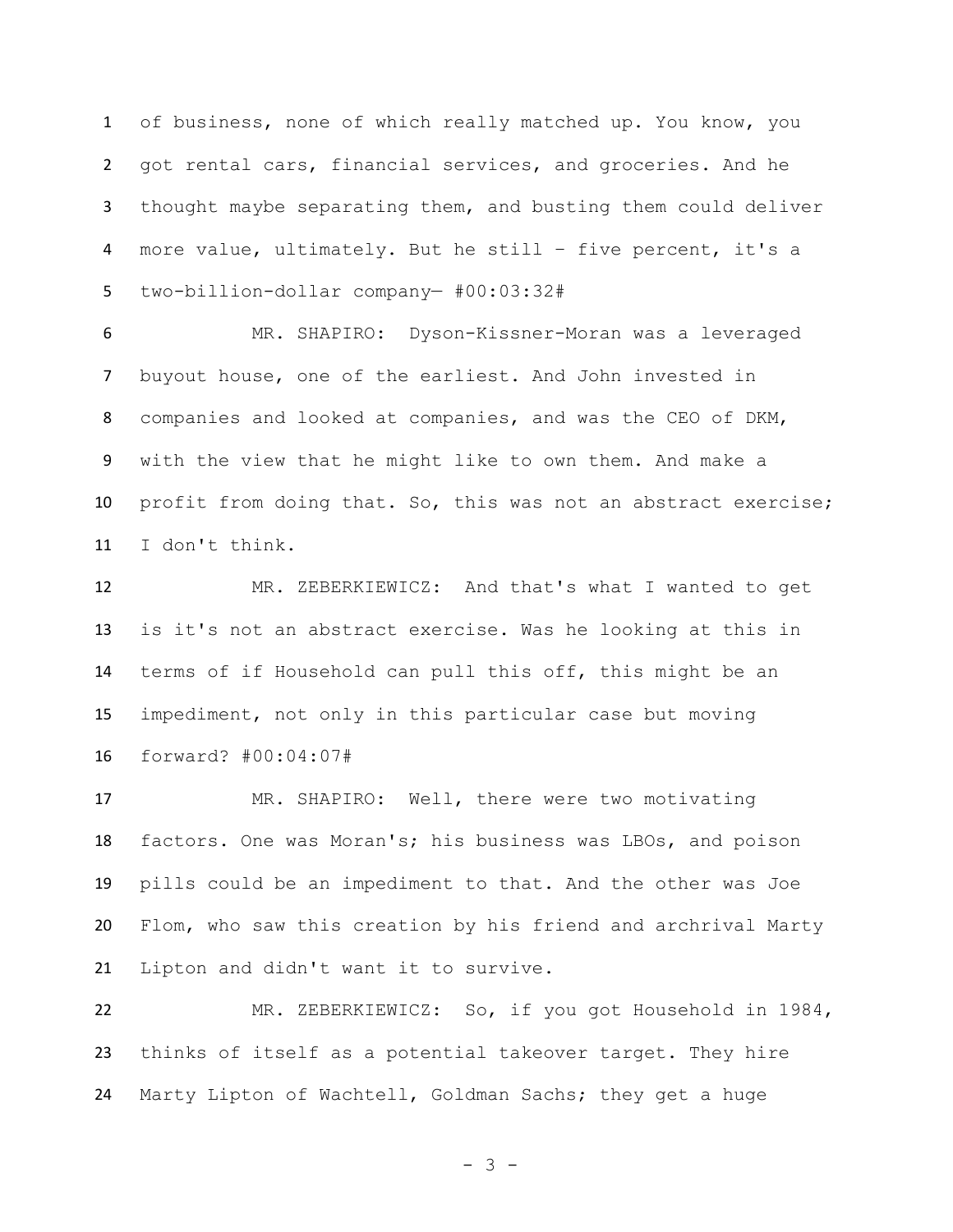presentation about the poison pill, which they ultimately adopted. But at that meeting, it was an August 14 meeting, they actually adopted a series of potential defensive measures, including the pill, but also they had the board adopt a statement to the effect that they believed the company should continue as an independent company. They amended their bylaws to regulate the calling of a special meeting by stockholders. And they also amended their ESOP to allow the individual participants, rather than the trustee, to tender the shares in the underlying offer. And then, of course, they adopted the pill. At that meeting, interestingly, John Moran voted for all but the pill. But there is also a reference in the Chancery Court opinion to a pointed discussion, I think that's how the Chancery Court describes it; I imagine it was, indeed, very pointed, between John Moran and Marty Lipton regarding essentially whether Delaware's corporate law was broad enough to capture constituencies other than just the stockholders, and whether the directors had to consider interests like the employees, the community, broader constituency bases. I think, ultimately, the Delaware courts have articulated the view that it is the stockholders to whom directors owe, primarily, their duties. But I wonder if that philosophical debate was at the heart of this case in any way

- 4 -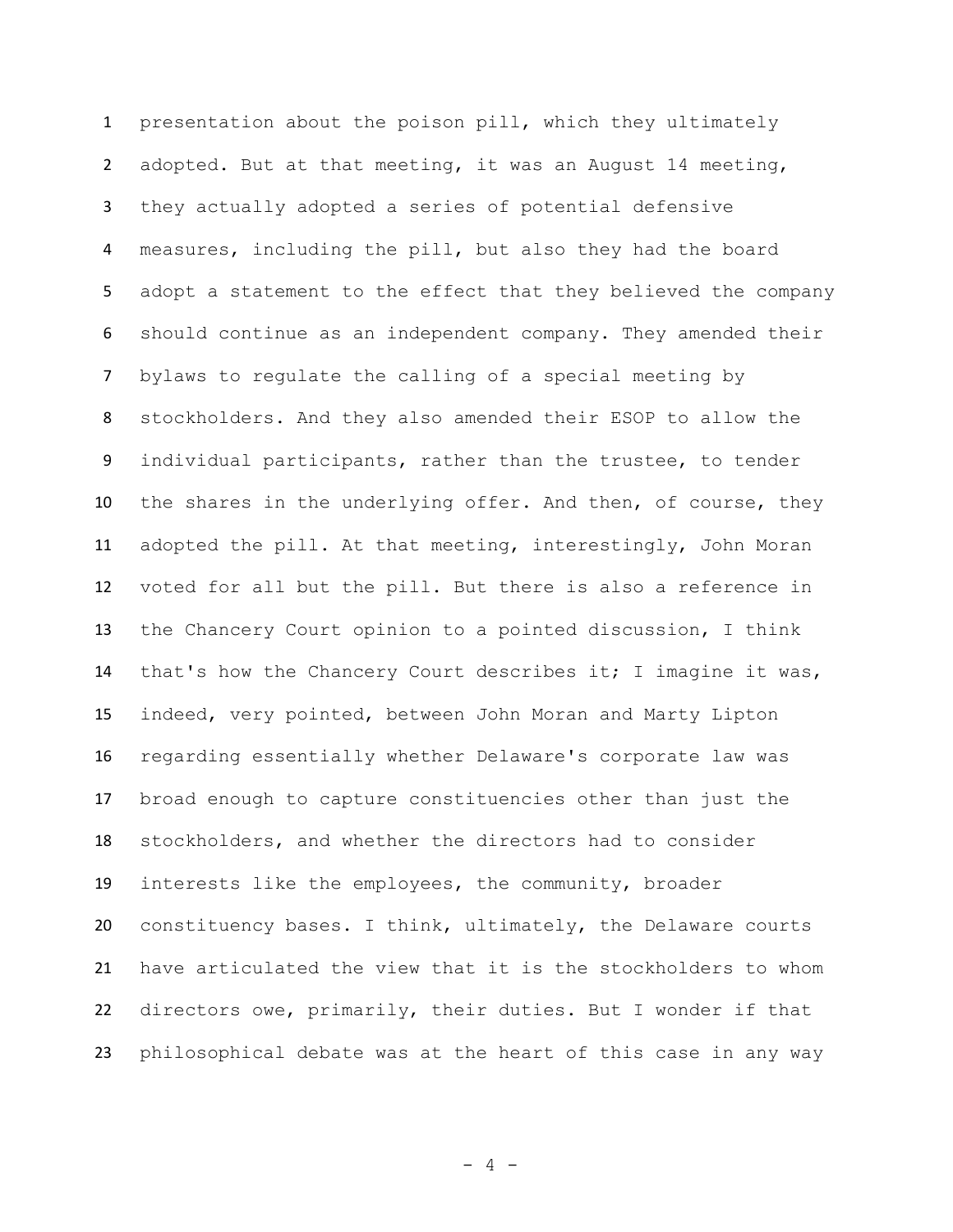and whether that was a focus of your thinking at all? #00:06:21#

 MR. SHAPIRO: I think the short answer is no. This was a crusade against the pill. You know, and frankly, driven in major part by Joe Flom's desire to have the pill thrown out as an improper device. You know, Marty Lipton has, over the years, and well ahead of his time, been incredibly successful at doing what the Federalist Society and other advocacy groups have done, which is trying to sell his ideas of what the law ought to be. And so, he's had articles in the *Harvard Law Review* that were written by people who had been – some were associates at his firm. He's had a lot of press stuff. He has had an impact on the Delaware courts in selling his sort of philosophy. And I think the notion in the early to mid- eighties of multiple constituencies, each having a right to be considered, is one which was adopted by some states in their antitakeover laws, and one that Marty was pushing hard. But our focus was to knock out the pill, and that really could only be the sole focus because none of us could figure out what the pill was, how it worked, how to attack it. We didn't have time to consider anything else.

 MR. ZEBERKIEWICZ: So, the key challenge, and it is interesting you say that because most of the challenge was based on technical validity of the pill. Primarily whether the

 $- 5 -$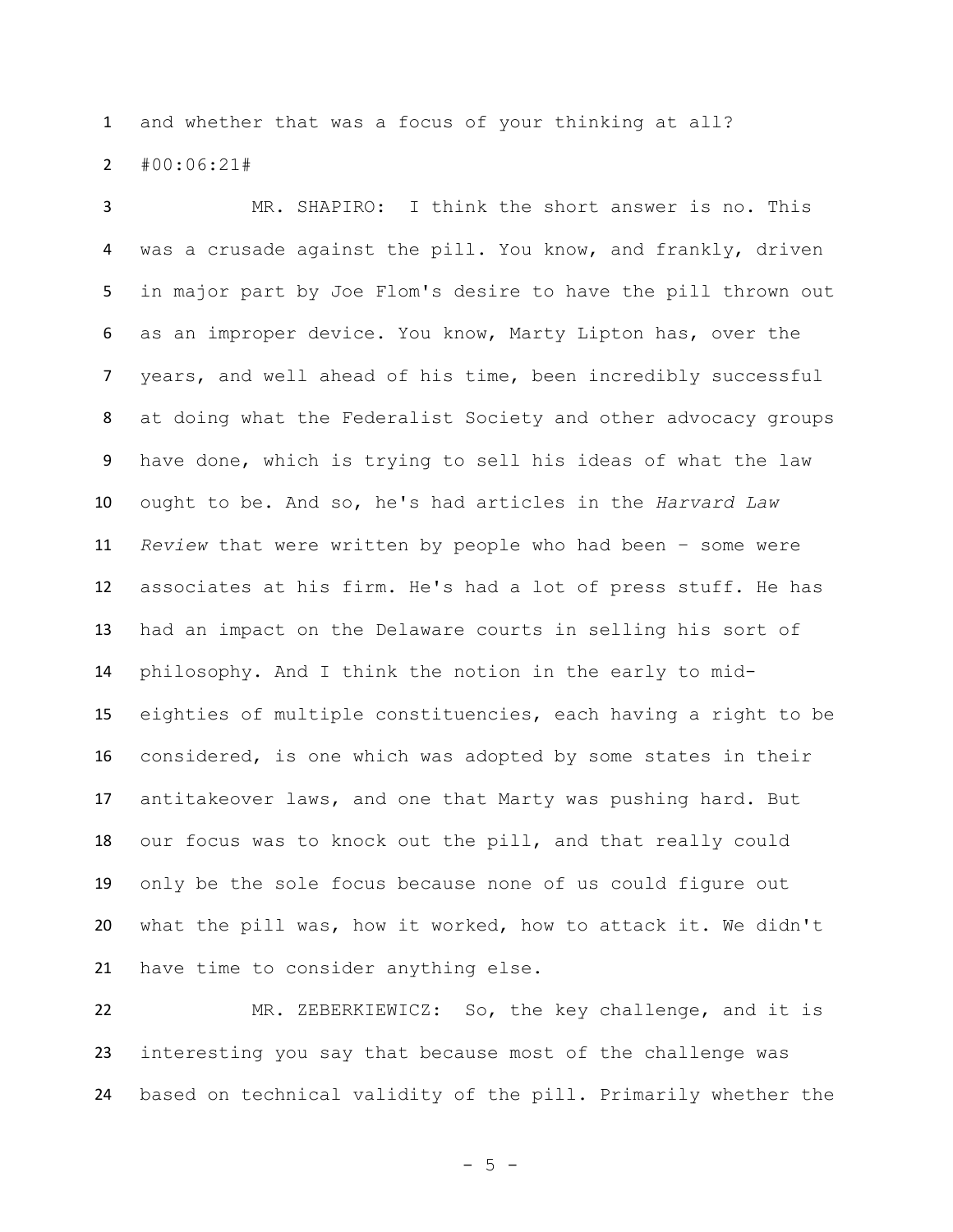board had the ability to adopt it under the general corporation law, specifically Section 157. You had a couple of arguments. One, was it just a sham security? Two, 157 talks about rights and options to purchase stock of "the corporation." This pill was kind of a first-generation pill that really had primarily the flip over as the poison, which meant, essentially, once someone became an acquiring person, 8 if there was an acquisition on the back end, then the rights holders would get to buy discount stock of the acquiror, causing dilution on that end. And so, there was an argument that this was not a right under Section 157; it was a right to purchase someone else's stock. That can't be right. There was also the notion that isn't this just a restriction on transfer under Section 202? And one that was impermissibly adopted because the stockholders did not approve it, or the parties whose stock it was purporting to restrict, did not approve it. That did seem to be the focus of the argument, and that's where you spent most of your time. I want to just see if you can kind of develop if you thought those were the strongest arguments, or if you thought there was some other— #00:09:32# MR. MITCHELL: That's maybe from reading the opinion, but we had 10 days of trial. And the 10 days of trial didn't involve those issues. The 10 days of trial listened to experts testifying, the impact on the pill on the takeover

- 6 -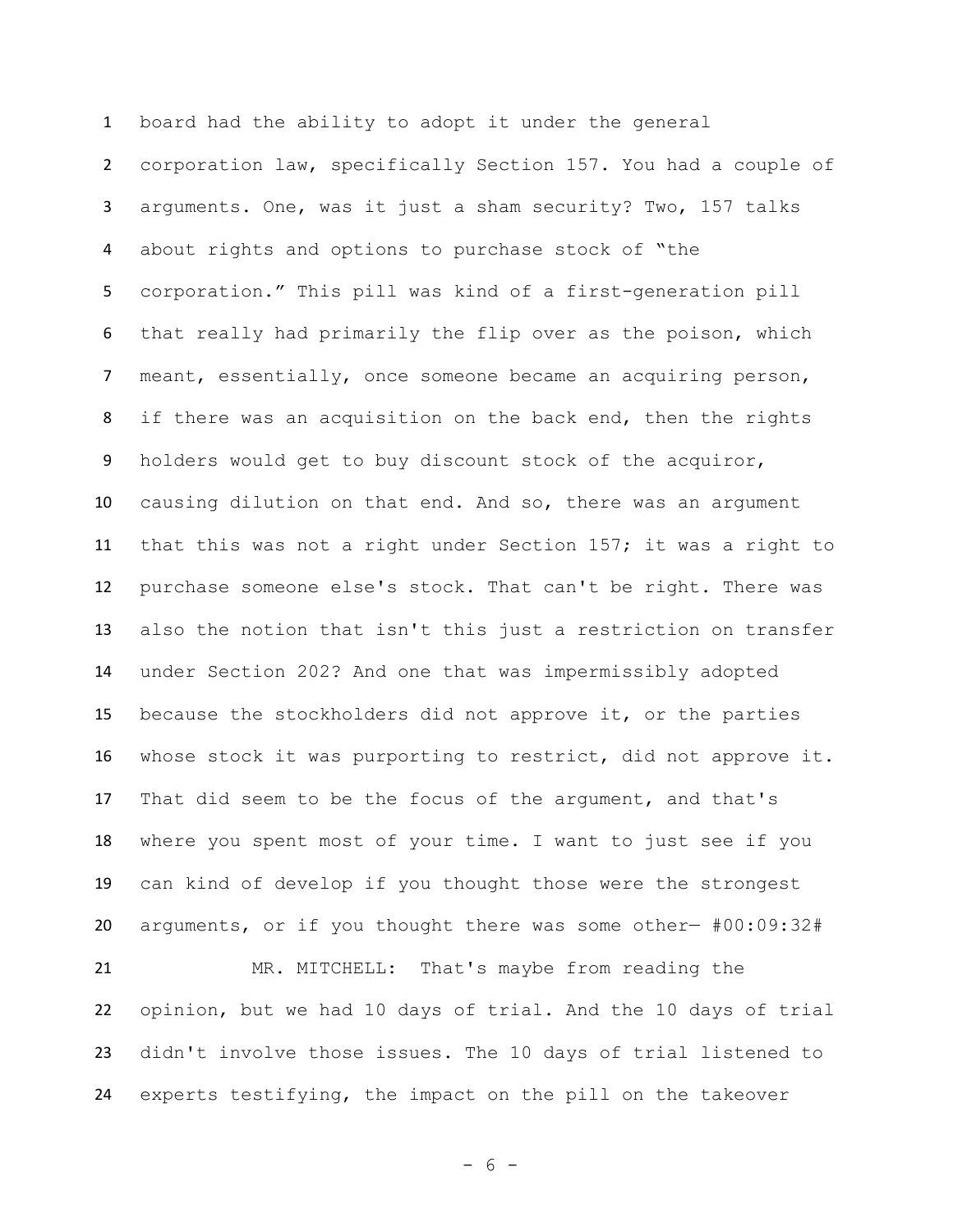process. The directors testifying to their informed basis in adopting the pill, to their loyalty to the company, to the fact that they wouldn't abuse their power. You had something like 14 or 15 very important people testifying. And so, while you're right, one of the principal arguments was that the pill was – essentially involved a sham security because it would never become exercisable, and therefore, you know, Section 157 didn't authorize it. That, I don't think was enough for Joe because you could always figure out a way to find another statute. What Joe wanted was essentially a ruling that it was a matter of business judgement that you could not adopt a pill given the consequences of the pill becoming exercisable. And that's what they focus of 10 or 11 days of examination and cross-examination by three lawyers on our side; you, me, and Rod. And Mike Schwartz, Charlie Richards, and— #00:11:03# MR. SHAPIRO: George Katz.

17 MR. MITCHELL: -- George Katz on the other. I mean that was what made the case so interesting, plus the characters who testified. It was not some dry, you know, argument. We could have moved for summary judgment if that was the real issue. But that's not what was wanted here. We wanted a declaration that the pill was invalid and don't start putting them in all other corporations because you could then

- 7 -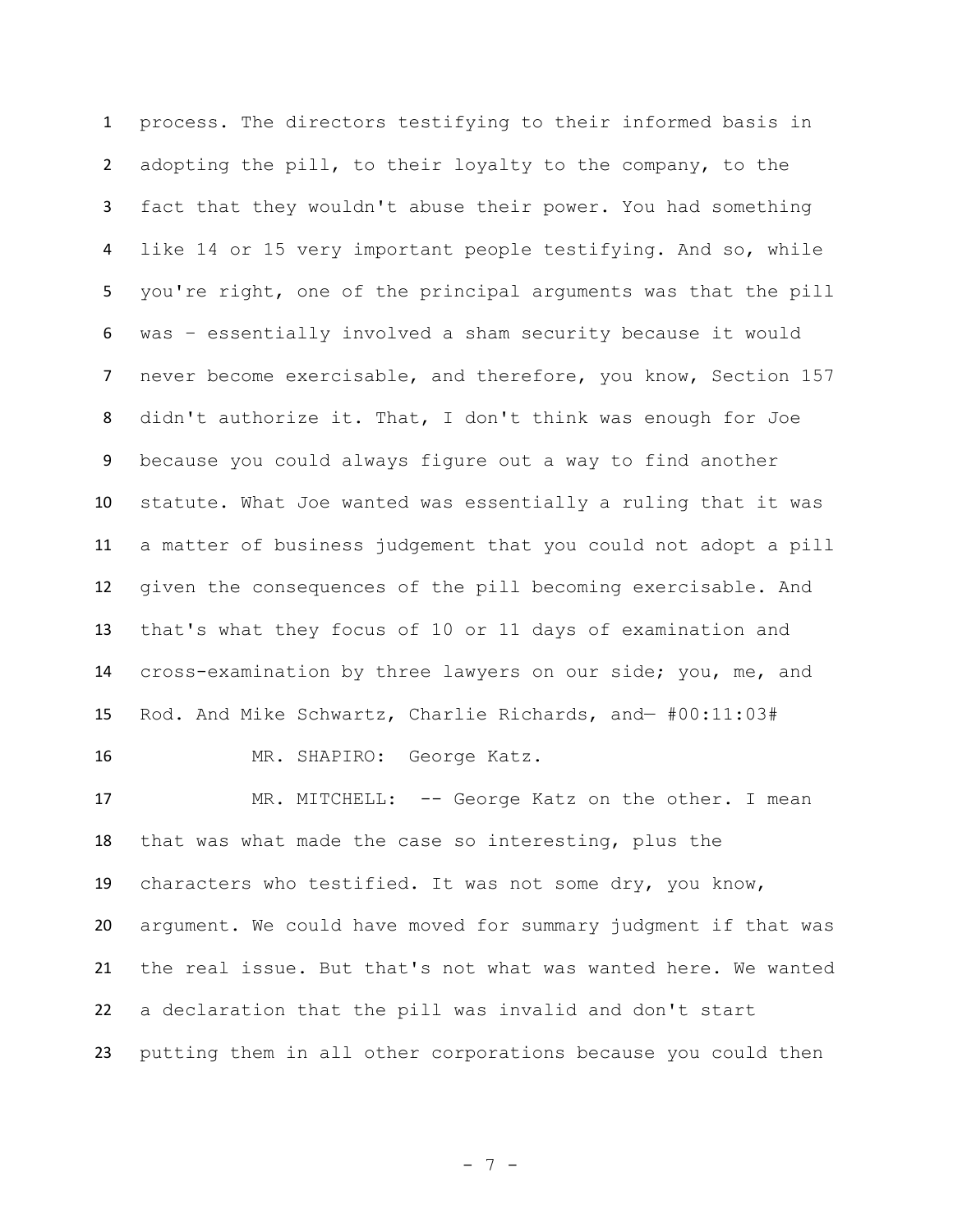amend the statutes everywhere to take care of that statutory problem. #00:11:36#

 MR. SHAPIRO: And we, I think, had a better than 50 percent chance of winning the case on the grounds of due care. The directors had no clue what the pill did. And in the depositions, we established that by simply asking them about the pill. And they just had no idea. So, we could have gone in and won the case, potentially, on that ground, but then they would have just gone back and informed the board better and adopted the pill again. So, this was not about winning this case. It was about beating the pill, and so, things that were short of an absolute bar on the pill really weren't viable options.

 MR. ZEBERKIEWICZ: So, it is interesting that you say that because that doesn't necessarily emerge from the face of the opinion. And so, I do want to develop this a little bit 17 more because in the opinion you hear, you know, there's one director says this is the longest I have spent on a single topic. And you know, we had a meeting two-hours long, and we got all of these materials, including an article from *Fortune Magazine* that were mailed out to us a week or two before the meeting. And I imagine, though, that the pill, at the time was, you know, hey look, a poison pill is a very complicated instrument to begin with— #00:12:53#

- 8 -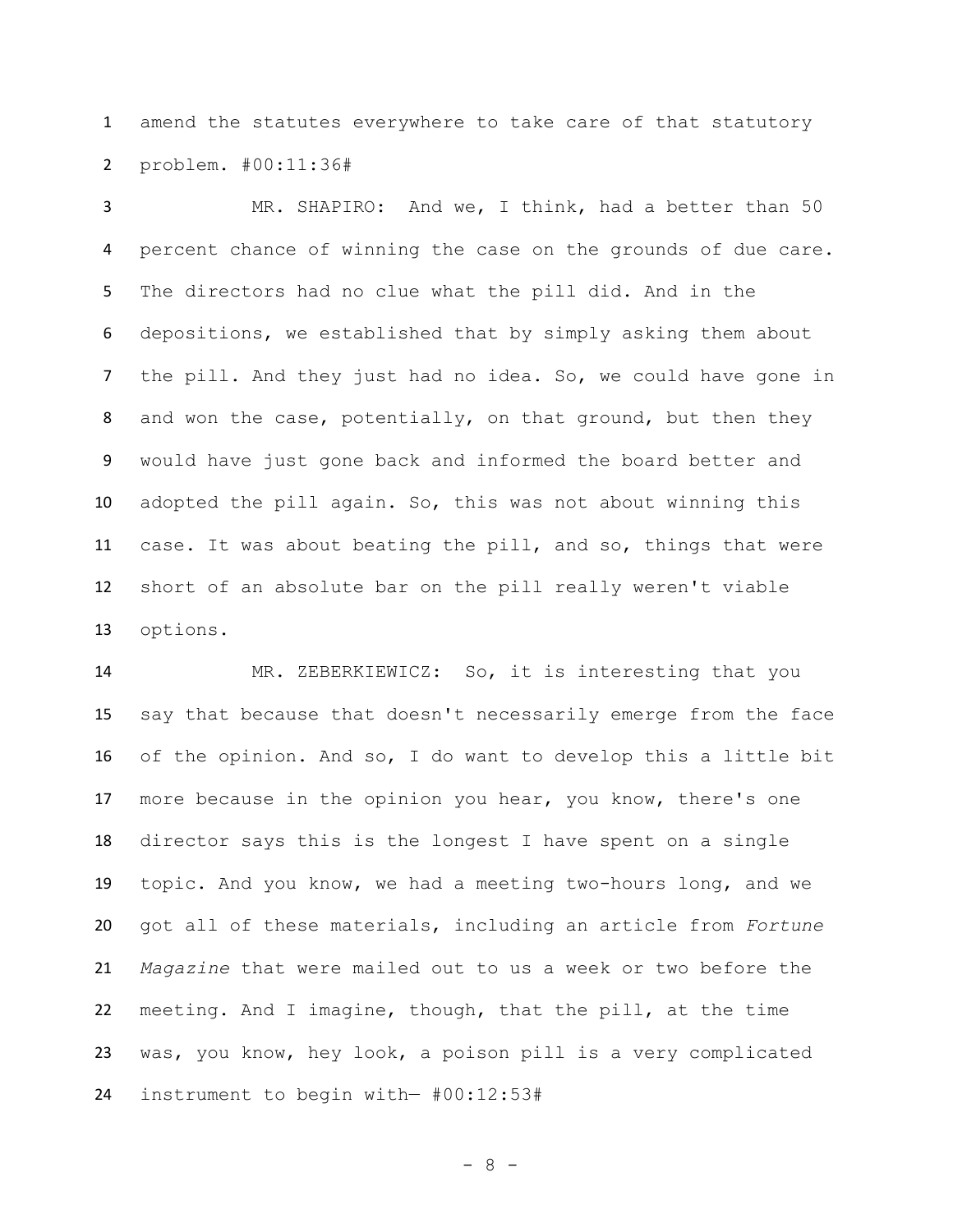MR. SHAPIRO: Well, it was also unique. MR. ZEBERKIEWICZ: And it was very— MR. SHAPIRO: So, as lawyers, when we started looking at it, none of us had a clue what to make of it. So, there are two things you do. You struggle to find a statutory basis for why it's invalid. You examine whether or not the directors were informed when they adopted it. But since – and I decided this very early, that doing that really is an Pyrrhic victory. So, we had to find some statutory basis, something in the Delaware law that simply said this is wrong. And I think we actually found something, which we haven't talked about yet, which is interference with the proxy suffrage. Because if you read Justice Walsh's – or Justice Walsh's opinion, he, in fact, finds that the pill interferes with proxy suffrage. But then concludes by saying by given – you know, protecting the corporation, it's okay to take voting rights away from shareholders. That seemed so inconsistent with Delaware law, that I actually thought we had a shot, which shows my naivete, I think, that we had a shot of the Supreme Court saying you can't do that to the voting rights because – but, but the other stuff, you know, whether it violated 157, whether it was a sham, none of that had any sex appeal. And as Mike can tell you, the sort of business and

- 9 -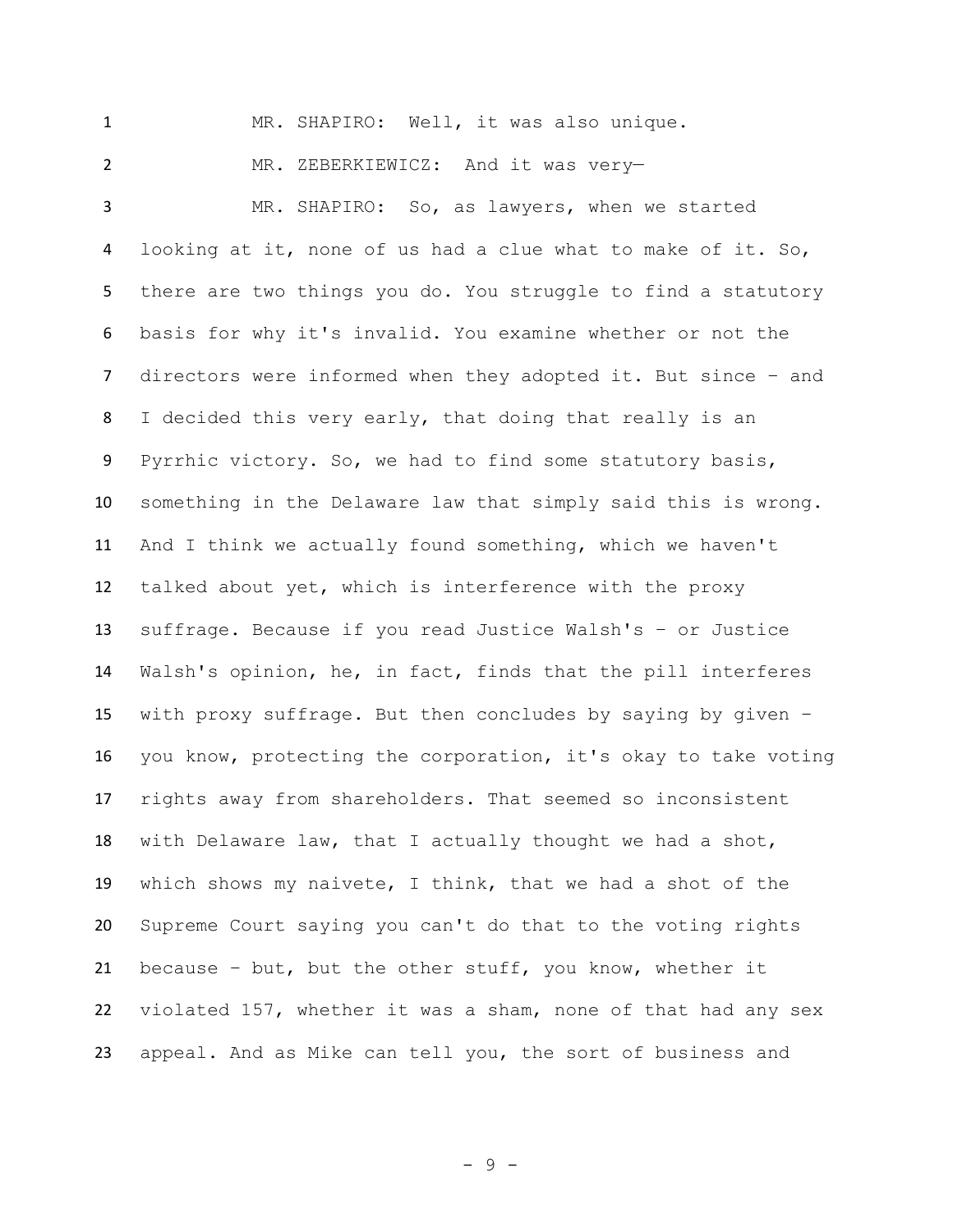social and political environment was not favorable to our position.

 MR. ZEBERKIEWICZ: And that's what I do want to get into. How do you think that the political climate at the time 5 affected, if at all, the thinking at the Chancery Court and Supreme Court level? #00:14:45#

 MR. MITCHELL: Well, you know, at the time you had two movements going on. You had one movement of emphasizing the rights of shareholders. You had the emergence of Mike Milken and a ready availability of enormous amounts of money. You had people like Boone Pickens, Irwin Jacobs willing to make offers for companies and then accept greenmail to be taken out of their positions. You had academics like Michael Jensen, at Harvard, and Mike Bradley, Easterbrook, all saying that takeovers are good for the economy. But then, on the other side, you had the business establishment saying wait a minute. There are a lot of abuses to takeovers. You have companies selling off assets when they shouldn't be. You have employees losing their job because how are you going to take care of the debt that was incurred in a takeover. You had the greenmail situations, you had Pac-Man, which was an absurd situation between Martin Marietta and Bendix. So, and you had Marty Lipton on their side. And you had what Walsh very cleverly called a class of fundamental structures within the

- 10 -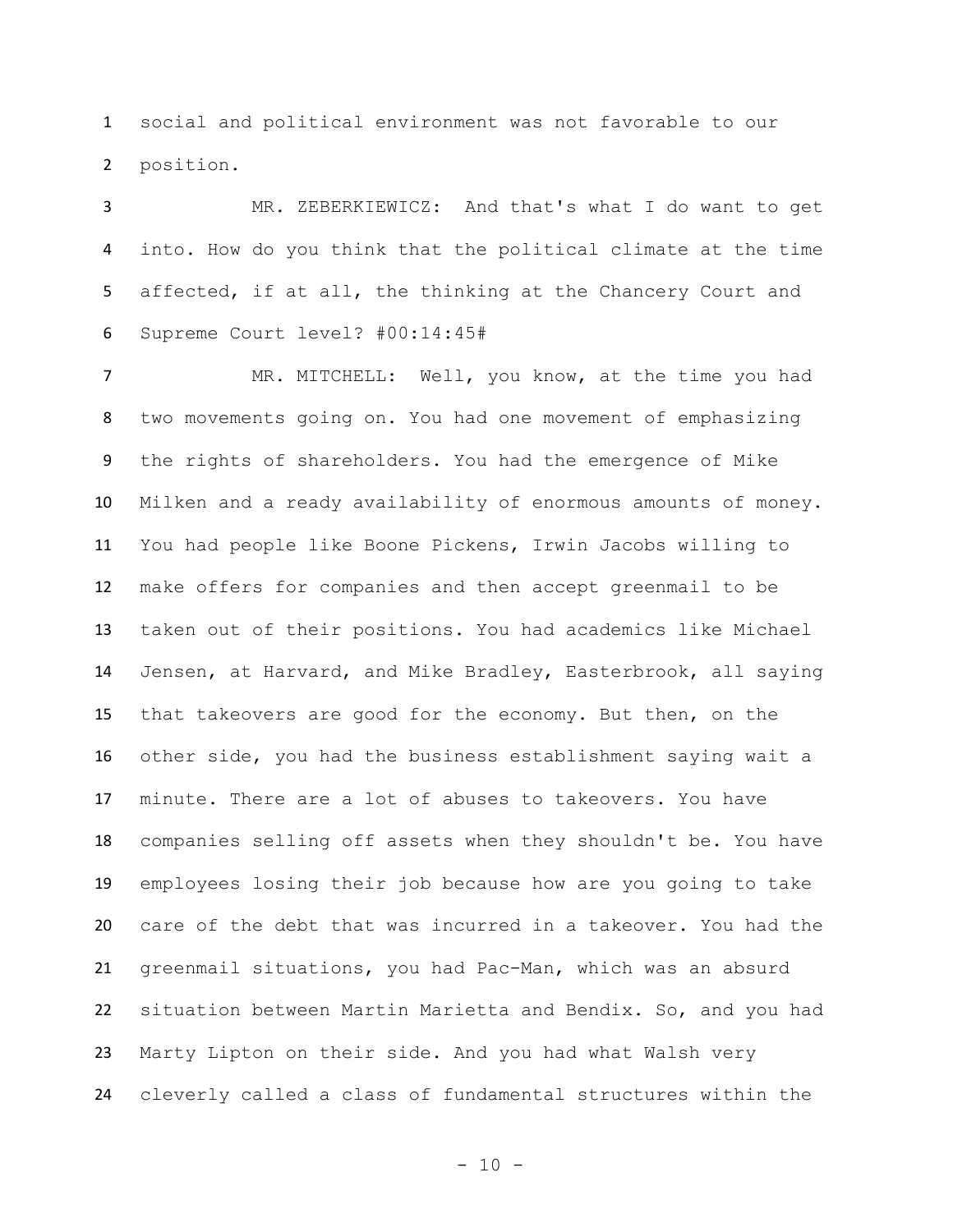corporation. The rights of the shareholders to accept tender offers and the rights of the directors to protect the long- term interests of shareholders. Very apt statement by him. Now, I think at the time of trial, we were losing that battle. And it's reflected in the opinions. And this really surprised me. You look at the opinions; they talk about bust-up takeovers. They talk about coercive acquisition techniques. They were just relishing, the judges, in this language. And that surprised me. I didn't expect that that was going to happen. There was no sympathy on their side or the judges' side for the person who wanted to be free to make takeovers. #00:17:03#

 MR. SHAPIRO: Which maybe shouldn't be surprising in retrospect. The other major political force is the unions. And the unions were all against this because their people lost their jobs. So, you've got the business community and the labor community lobbying politicians. By the way, people who make donations to politicians lobbying the politicians to adopt laws and to block takeovers. And then, if you look at the people who were making the takeover proposals, they were not exactly the most attractive people in the world. They were wild men, a lot of them, and grandiose, and talked in very colorful terms and maybe lived very big, but they didn't seem to be people who were terribly concerned about the people

- 11 -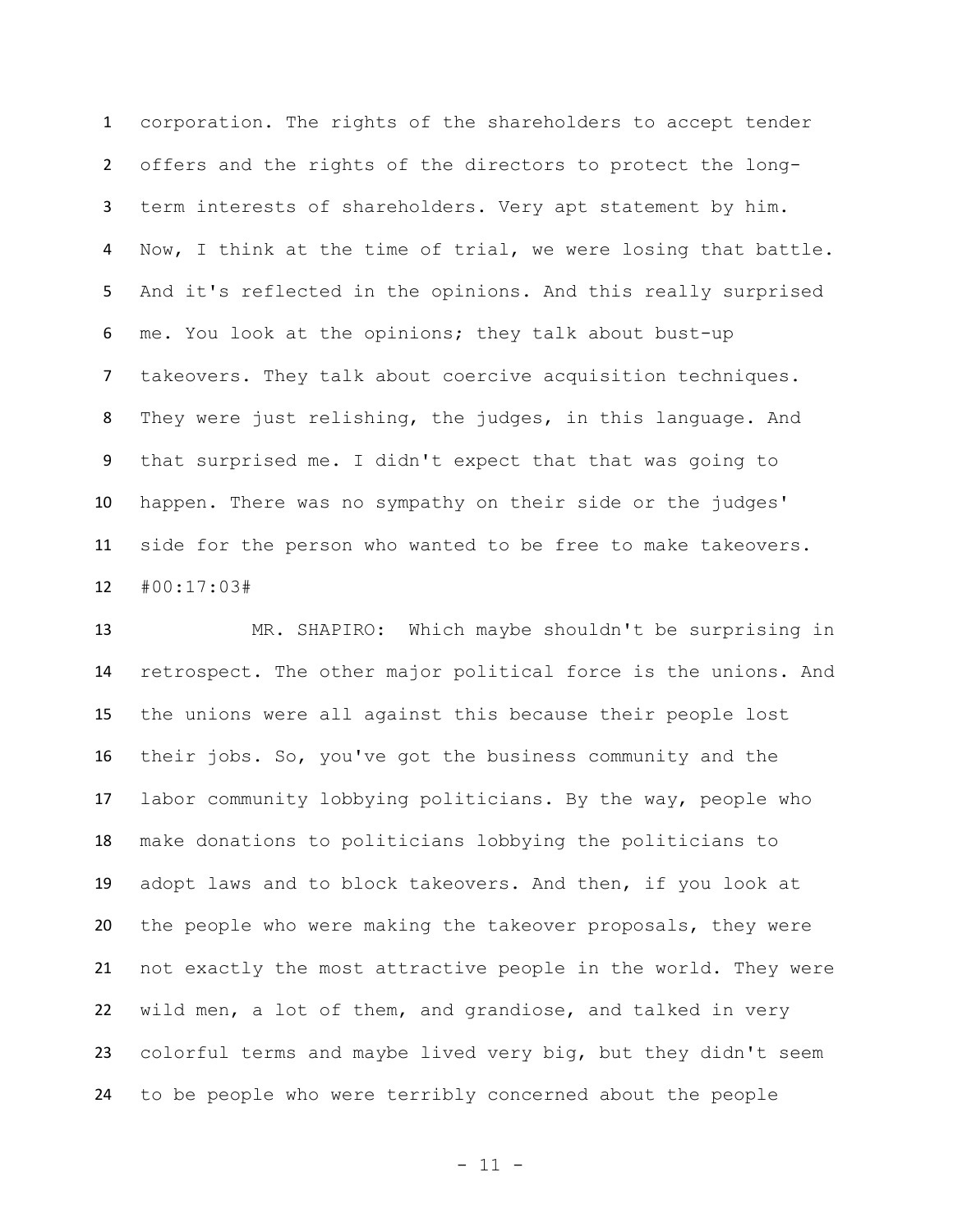whose businesses and jobs they would end up owning. So, you know, in the end, I guess, Mike's been doing this longer than I have, but I have been trying cases for about 48 years, and I have never felt that anything but the facts mattered and how they hit the decider, whether it was a jury or a judge. Who was the good person? Who was the evil person? Who do I like and who do I not like? And that tends to determine how cases come out. And here, you had both business and labor and the politicians against the position that we were taking. And you have a bunch of financial manipulators, to put it nicely, who can borrow a lot of money – and then borrow by selling something called junk bonds, which doesn't sound very nice, to take over a company, sell off its parts, and fire a lot of people. Not an attractive picture.

 MR. ZEBERKIEWICZ: Now that said, you did have one advocate in your corner from the outside, which is the SEC, who filed an amicus brief— #00:19:05#

 MR. SHAPIRO: Nobody pays any attention to the SEC. MR. MITCHELL: Yeah, it was poorly done on their part. They went pretty far. First, they relied on, to a large extent, on Ace Greenberg's testimony, who was my witness. And Greenberg did not come across as a good witness before Walsh. I remember Wachtell would refer to him as having a vested, ideological opposition to any defensive steps taken by the

- 12 -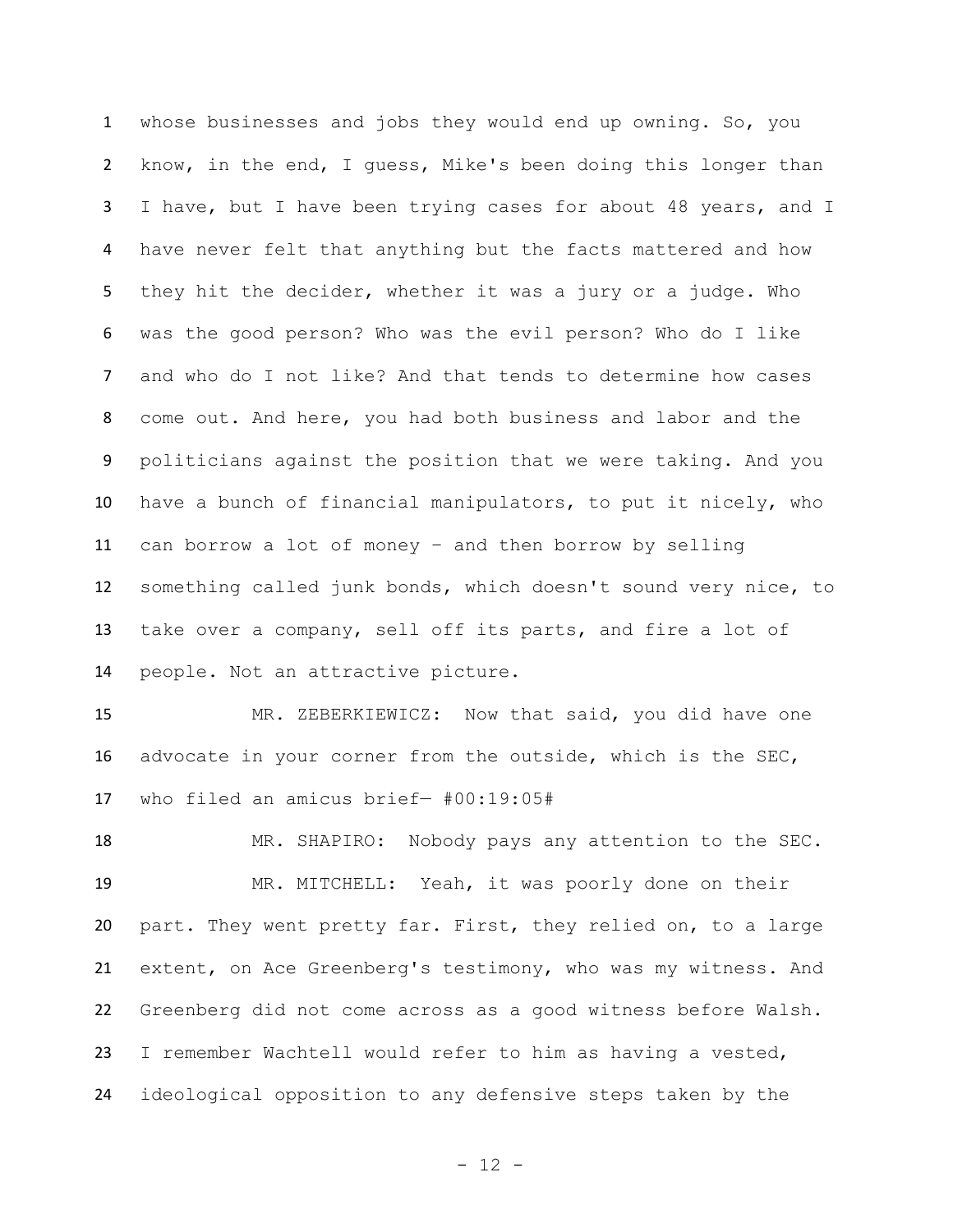directors. And that's what he was. He was very skeptical about directors. And the SEC placed primary reliance on him, and then they said that the pill would not just deter two-tier offers, but virtually any takeover. I still remember that; virtually any takeover because the Supreme Court and McNeilly stuck that right back down his throat – their throats when they cited what Jimmy Goldsmith did with Crown Zellerbach, which we can get to later on.

 MR. ZEBERKIEWICZ: Yeah, and I did want to – that's exactly where I wanted to go because in between the time of the Chancery Court ruling and the Supreme Court, you do have the Southern District in New York basically denying Crown Zellerbach's motion to enjoin Sir James Goldsmith's proposal to acquire through their pill threshold, I think he had nineteen-point-nine at the time and said he was going to go up. And that was relied upon by the Supreme Court as evidence of I don't know how much credibility I have to give to the SEC's position, or that position generally that this is going to prevent all tender offers because here is one that happened. #00:20:56#

 MR. MITCHELL: Well, and also it knocked the underpinnings from our argument that the rights were a sham and would never be exercised. Because in Crown Zellerbach, which had the exact same pill as Household, Sir James, after

- 13 -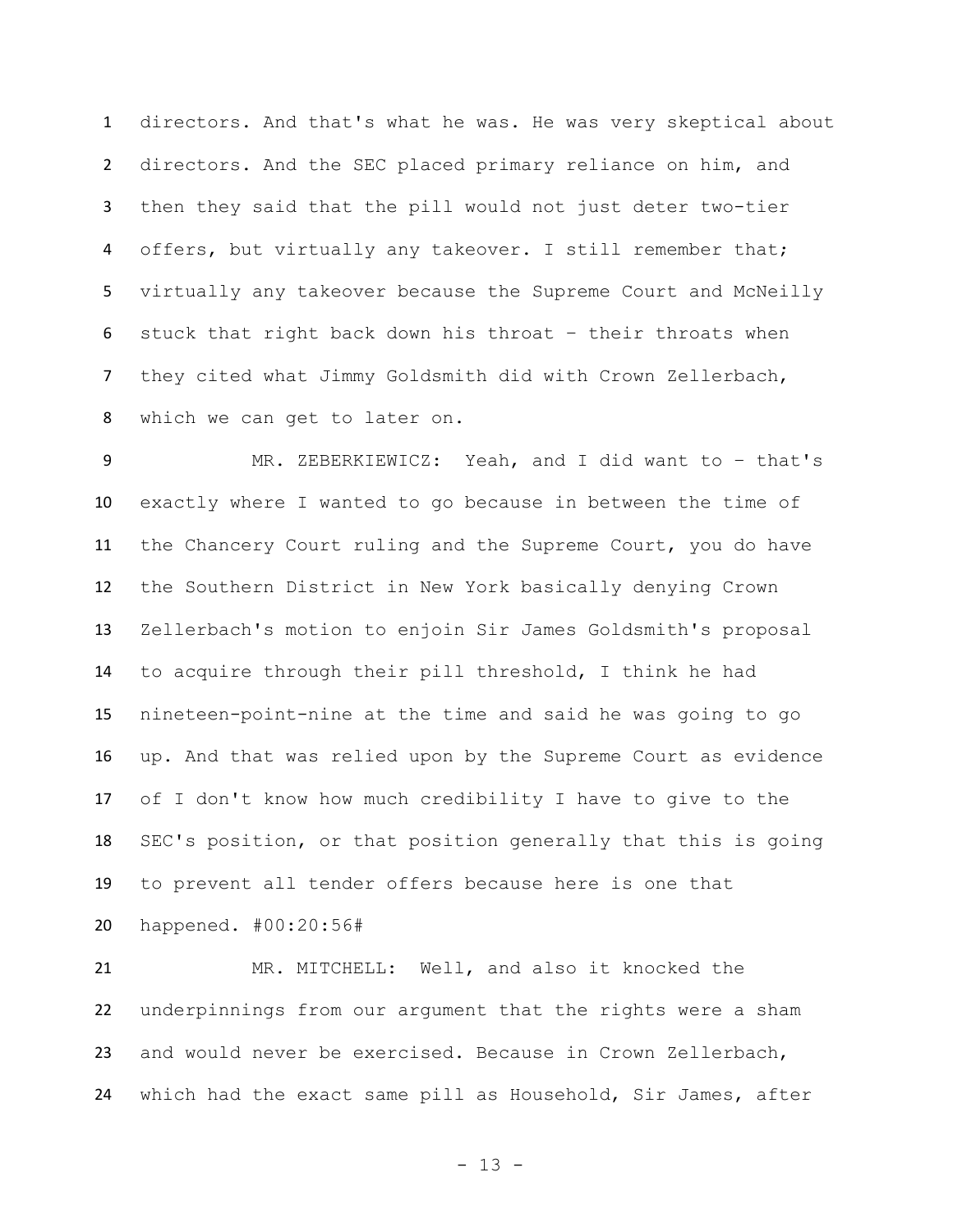giving 48 hours' notice to Crown Zellerbach, said I'm going to buy over 20 percent, and you have until Monday at 5 o'clock. And they didn't pull the pull, they went before Judge Cannella, I argued against it – and I was in an anomalous situation; I knew a week from now, Irv Shapiro would be arguing in the Supreme Court that the pill was invalid because it would prevent takeovers – and would never be exercised. Well, here I'm in court saying that Sir James Goldsmith should be allowed to go through the pill if that's what he wants to do. And Cannella referred to it as a high-stakes game of chicken. A beautiful phrase.

 MR. SHAPIRO: He was a great judge— #00:22:03# MR. MITCHELL: It's Judge, yes. I knew him from the U.S. Attorney's Office. I knew he was very conservative. And he was not going to give an injunction in this situation. And for Sullivan and Cromwell to be as audacious as they were, irreparable injury, they're going to take over the company to make it acquisition proof when they had the power to prevent it. He was going to buy it. So, Jimmy goes through the pill, and he owns more than 20 percent of the stock. And there's this wonderful quote no one had anticipated like Sir James Goldsmith because what he said was when we got to 19 percent; I told them I was going to explode the pill and buy more

- 14 -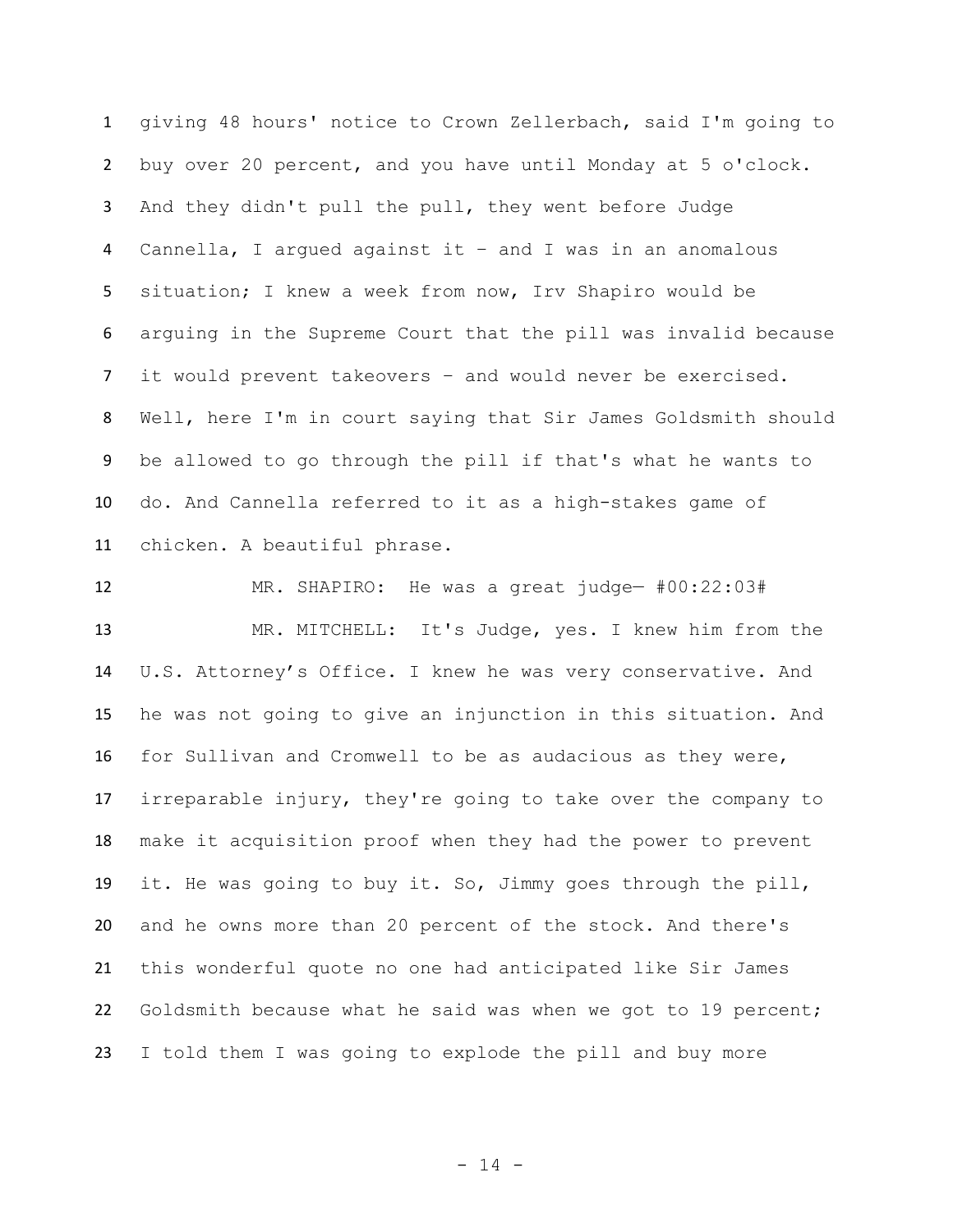shares. They didn't believe me. All along, they thought I was bluffing. And that, that he was, a risk-taker, and— #00:22:58# MR. SHAPIRO: If you know Jimmy Goldsmith, you would not think he was bluffing. But you know, people didn't anticipate – I mean he was a gambler— MR. MITCHELL: Right ... Stu knew - yeah, he was – his father cut him off when he was – I think the eighth grade at some prep school in England. Cut him off from any money and support. So, he went to the racetrack with some money, hit a five-horse parlay and that then you know, secured his education for the next couple years. MR. SHAPIRO: He was an amazing ... yeah. MR. MITCHELL: Yeah. And so, what he did hurt us, I thought, more than it should have. But McNeilly just jumped on it for two of our principal arguments. #00:23:43# MR. SHAPIRO: But it was a self-inflicted wound. If you argue that something is impossible, there are too many smart people out there; they are going to find a way around it. If you argue something is inequitable, in these circumstances, you know you have a short. But to prove impossibility is, to coin a phrase, impossible, right? And that was – we were being driven by our senior partner who was in this head-to-head battle with his very close friend, but rival, over this device and you know, and after – frankly,

 $- 15 -$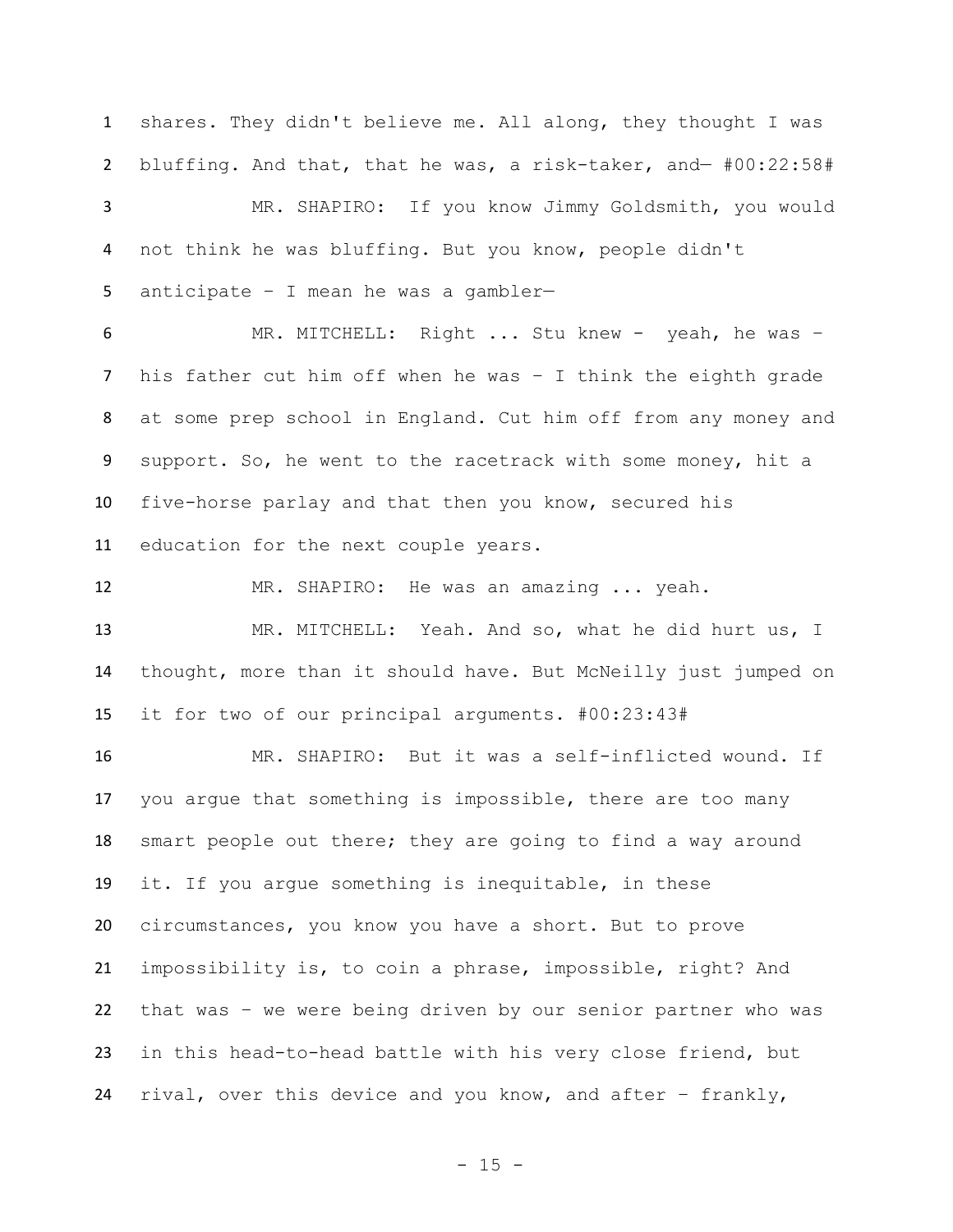after the Unocal decision came down, anybody who was not deeply enmeshed, but could stand back, could see that the Supreme Court had said all right, we'll reserve to ourselves, the courts, the ability to evaluate how directors use their powers. That doesn't mean we stop them from having powers. It just means that we get the chance to say whether they used them appropriately or not, which is a great place for judges to be in, right? It keeps them in the game. And it was a predictable outcome except for that one issue, the proxy issue where Justice Walsh had found that this really interfered with the proxy rights, and that was a bedrock issue. You can have multiple classes of directors; you can do all sorts of things as long as you let shareholders vote. And this device stopped shareholders from gathering together to vote. You know, you couldn't put together a group of 25 percent or 20 percent, and you know, there was expert testimony that was absurd from Georgeson at the trial that it didn't matter how many shares you owned, that didn't affect whether you could win a proxy contest or not. And— #00:25:36#

 MR. MITCHELL: And remember that chart that he presented?

 MR. SHAPIRO: Yeah. It was just absurd and Justice Walsh, to his credit, did not really adopt that. I cross-examined – and we had no discovery of Georgeson, for some

- 16 -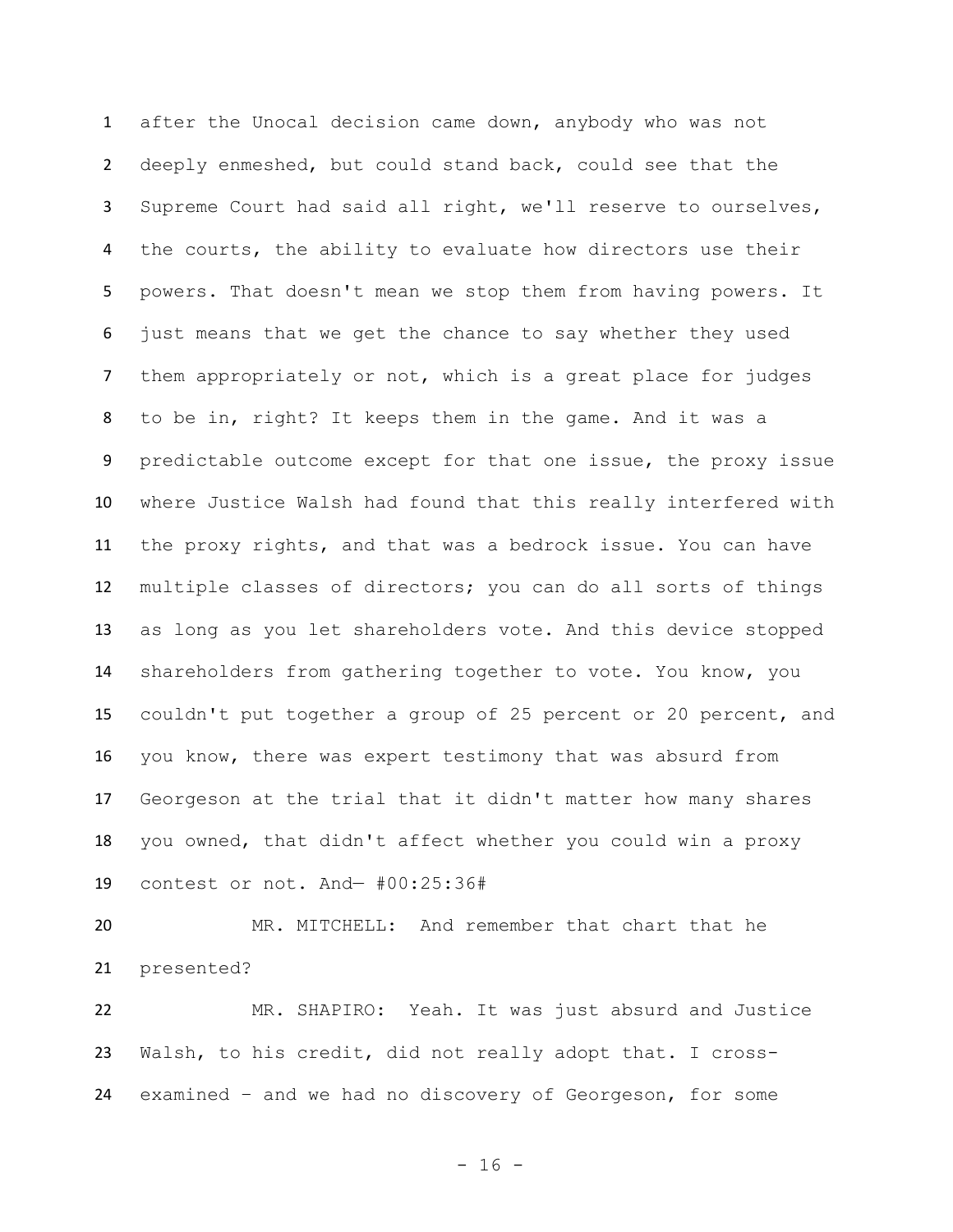reason, I don't remember why but for some reason there had been no discovery, so they came in, and they testified, and they had a chart, and I had cross-examined them – not terribly effectively, but the testimony seemed so absurd, and Walsh didn't buy it. And he found in his opinion that this does interfere with proxy rights because it's inescapable, and in the Supreme Court opinion it simply—

8 MR. MITCHELL: Dismissed it.

9 MR. SHAPIRO: -- rejected his fact findings without any explanation and dismissed it because if you actually dealt with the issue, there was no way you could do what they wanted to do, which was affirmed. But again, you had, on that panel you didn't have a lot of corporate expertise – the Supreme Court – and you had a huge amount of political—

MR. ZEBERKIEWICZ: Headwinds.

MR. SHAPIRO: Headwinds going on.

 MR. ZEBERKIEWICZ: So, at that time, did you have corporate clients at Skadden for whom you were acting in a defensive capacity and did you—

MR. SHAPIRO: Oh, of course.

 MR. ZEBERKIEWICZ: -- feel that a frontal attack of the poison pill may cause some of your clients to feel alienated or— #00:27:01#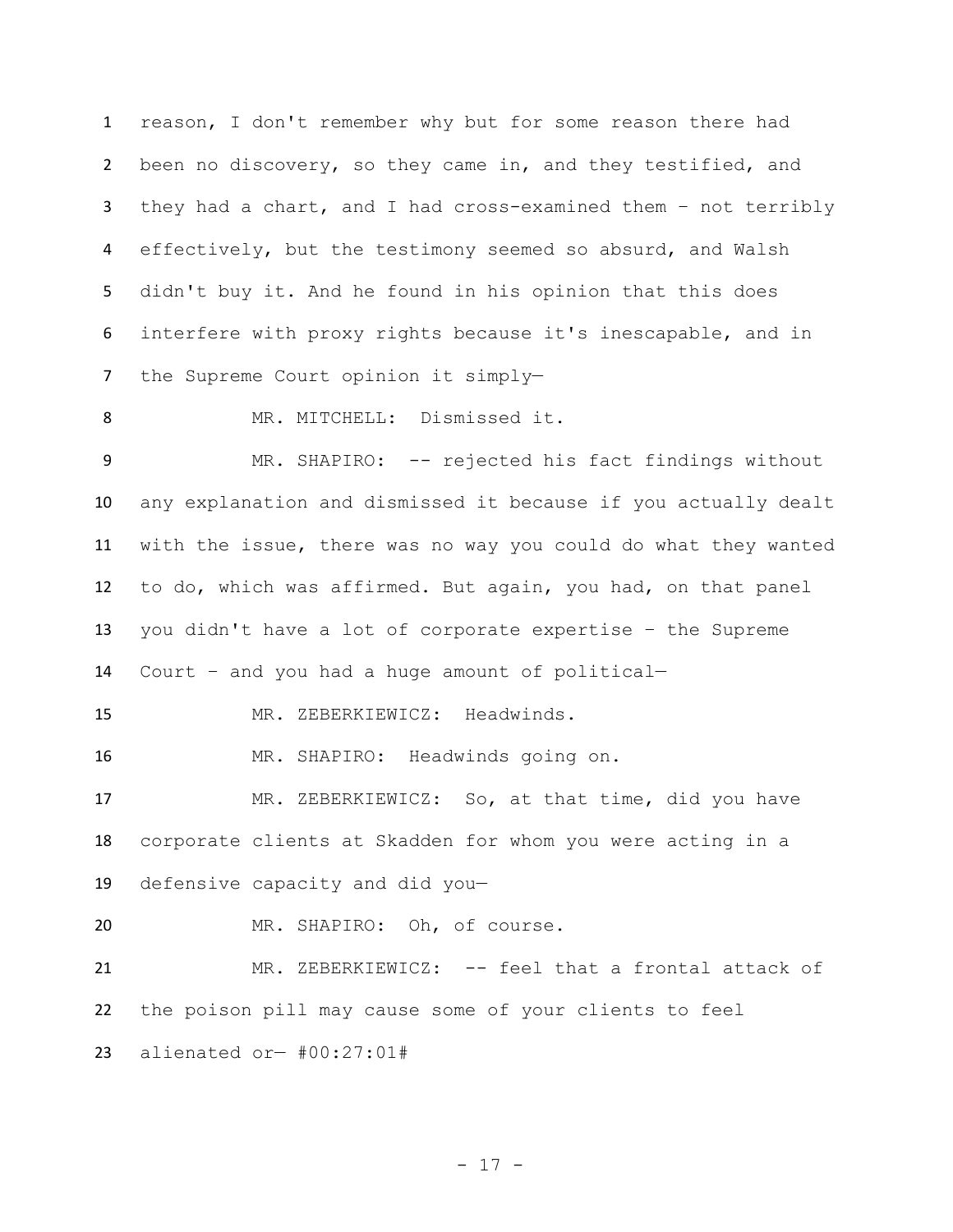MR. SHAPIRO: You know, Joe Flom was the silver bullet. People paid – when I started at the firm, people were paying \$25,000 annual retainers simply to have him available in case – at any time in the future anyone attacked them. By the time that practice ended, I think it was 10 times that or more. That's how that firm grew because then Joe would say to them, look, you've given us all this money as a retainer, you really ought to be using our tax services or our EPA services to – no reason to waste the money by you know. But so, people weren't going to get alienated from Joe Flom because he was regarded as the best protector you could have. And if he took a position that you know, wasn't a Marty Lipton kind of position, which was completely devoted to the defense, they weren't going to walk away from Flom. I don't think that was a risk really at all, but— #00:28:02#

 MR. MITCHELL: I think there was a little bit of skittishness though, Stu.

MR. SHAPIRO: Yeah.

 MR. MITCHELL: But at the same time, we didn't put any pills in for anybody. But not many pills were put in because no one knew what was going to happen in the Supreme Court. And of course, the day after the Supreme Court, Skadden came out with this flip-in pill, there is no longer going to be flip over that Goldsmith was able to take advantage of

- 18 -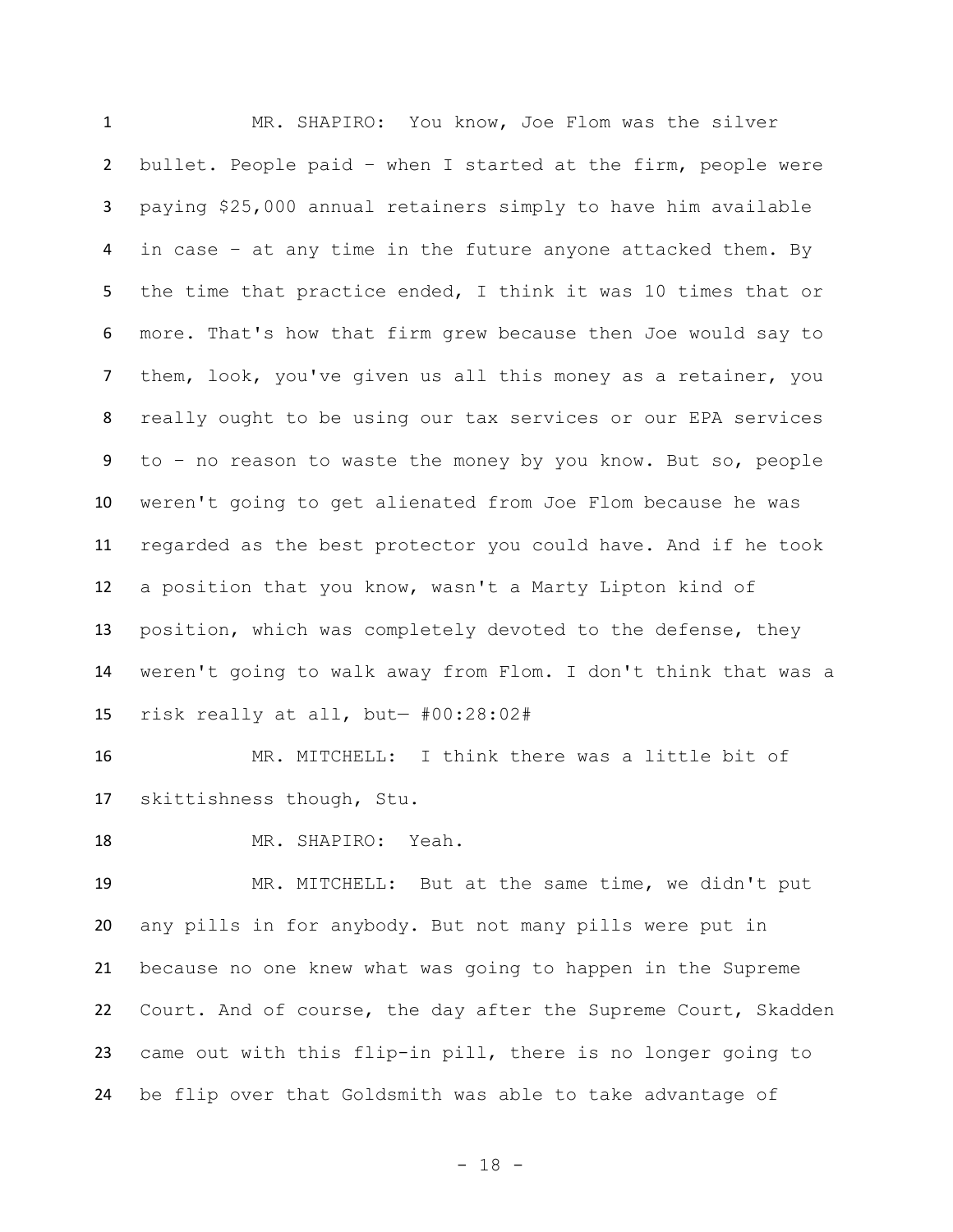because he delayed the merger till later on. The bad consequences would take place immediately once you went over nineteen-point-nine percent. I remember Peter Atkins, the chair of our corporate department, had that ready to go and 5 they were traveling around the country, all the corporate guys, sticking that pill in. #00:28:51#

 MR. SHAPIRO: We represented both sides as opposed to Wachtell, so we always had that issue. And occasionally, like in the Datapoint case, we would actually bring in another law firm to argue the case because we had already put the same bylaws in at other corporations. But our clients understood that if they wanted us on retainer, that was part of the price. We had to be free to represent other clients. And you know, there was a – we had a conflict waiver kind of provision in all the retainers that dealt with those kind of things.

 MR. ZEBERKIEWICZ: I'm going to ask you to speculate a little bit because I do like the idea of Crown Zellerbach, Household, kind of generation one poison pill without the flip in, which did allow Sir James Goldsmith to go over and just hang out for a little while and see what happens without any immediate dilution to his stake. I just want to ask you to speculate if Household's pill had included a flip-in provision, do you think you would have had better odds, and maybe even won the case? #00:29:59#

- 19 -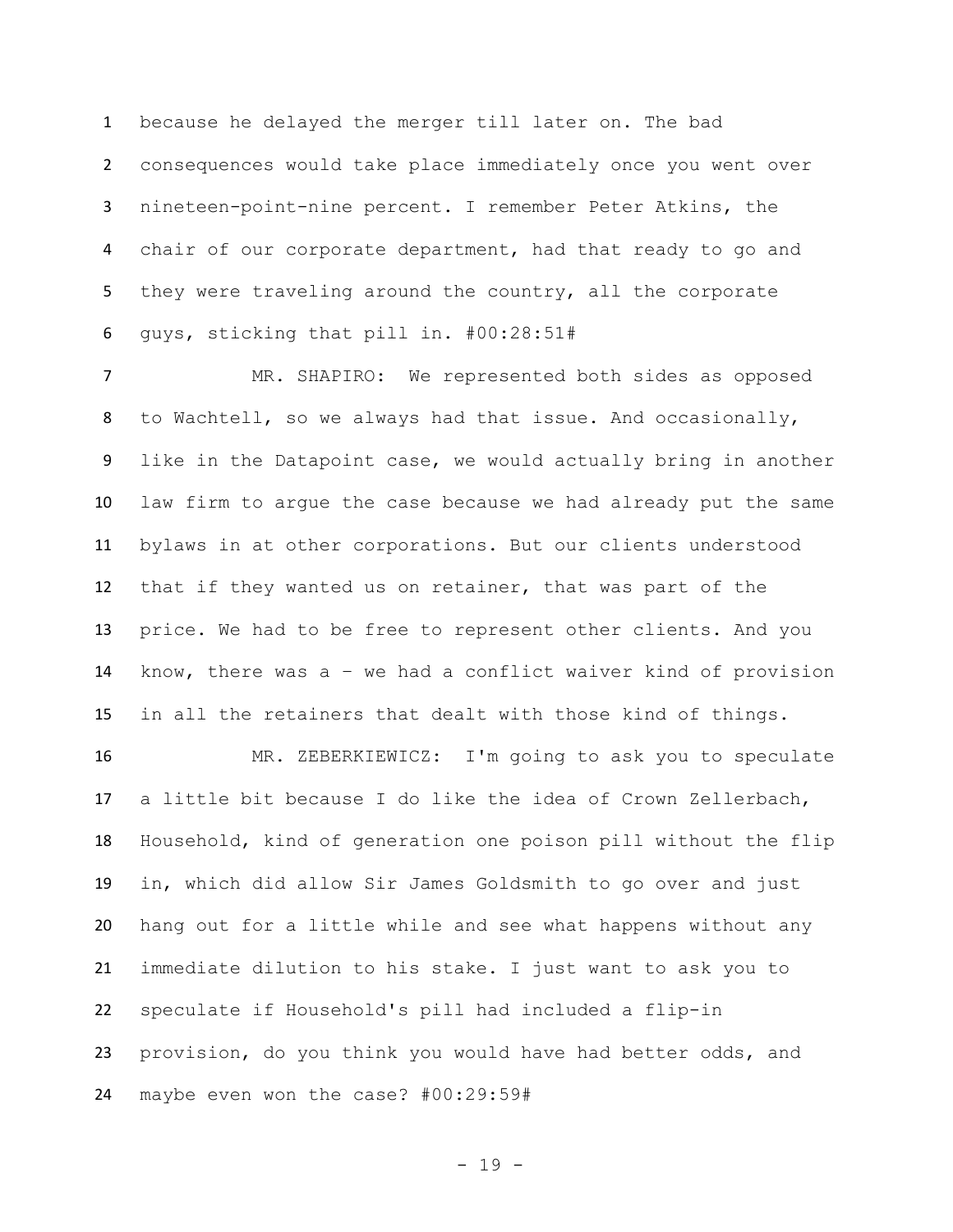MR. SHAPIRO: No.

MR. ZEBERKIEWICZ: The same outcome?

 MR. SHAPIRO: No. If they were willing to simply ignore the proxy impact, which was the most – the strongest non-statutory attack, this was – look, as a practical matter, all this pill did was give the board power which they could waive, which meant that their decisions were reviewable. So, if it had been an atomic bomb, it wouldn't have – it didn't matter what it was, it simply put them in a position where they had a reviewable power. And if you go back to Schnell against Chris-Craft, you know, that's a concept that at least from that case, has been present in the Delaware law. You have a power, but if you use it inequitably, it will be enjoined. And this was just such a new and strange and puzzling device that I don't think any of us – I certainly didn't – had the power to sort of step back and say to Flom look, this is – saying that they can't do this because it could be bad, and so it ought to be forever enjoined is simply not a winning argument. #00:31:12#

 MR. MITCHELL: I agree with Stu. I mean when you go to the end of Walsh's opinion, you know he talks about that the plan creates the potential for the misuse of directorial authority. And then he says "through its power to redeem the rights before a triggering event occurs, the Household Board

 $- 20 -$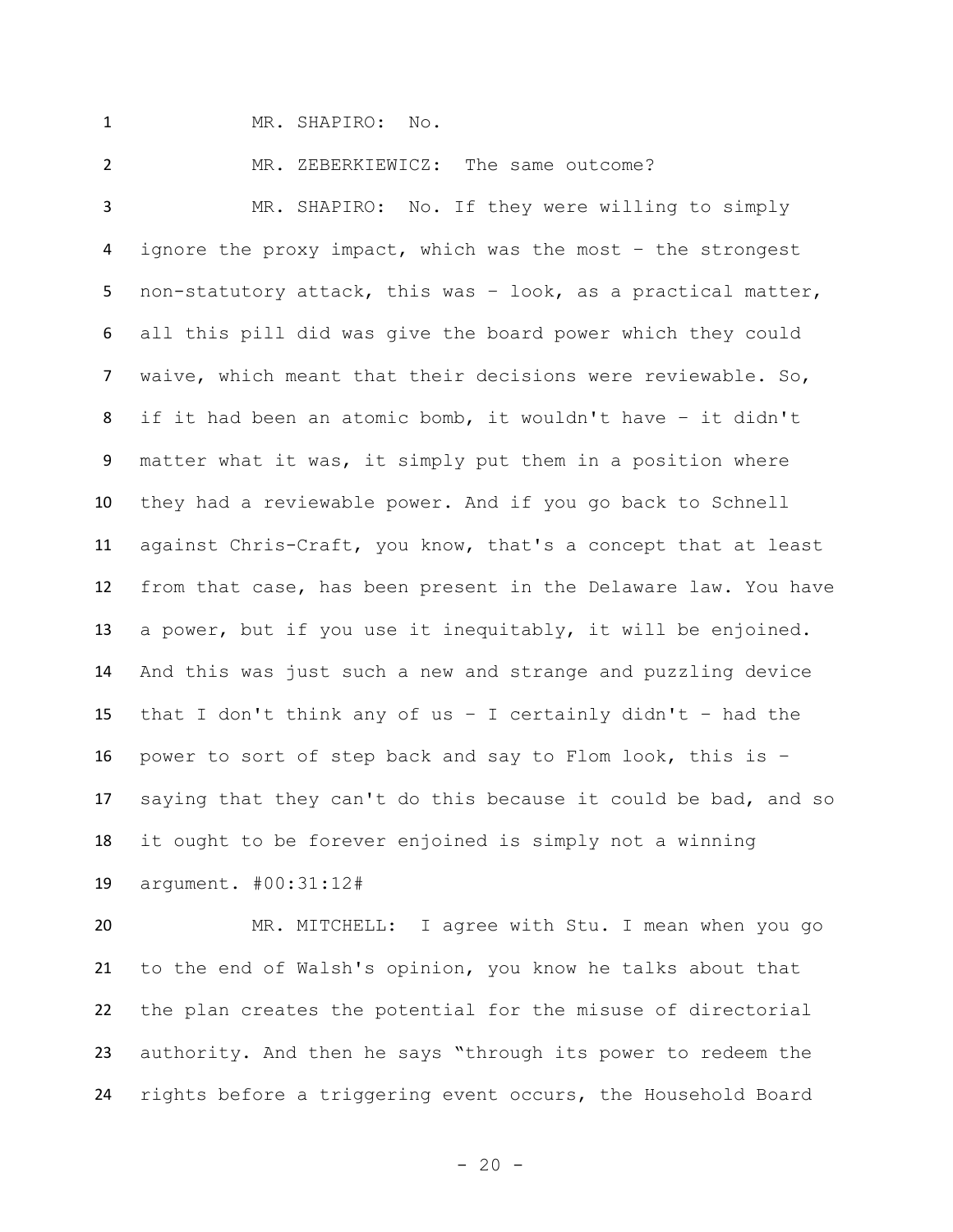has assumed the plenary negotiating role. It has also taken upon itself the responsibility for assuring the rights are not triggered in such a fashion as to inflict harm upon the corporation by rendering it acquisition-proof." It cannot "be assumed that the Board will act contrary to the interest of the shareholders. Those events and plaintiffs' fears must await another day. … on the evidence presented, the adoption of the rights plan is an appropriate exercise of managerial judgment under the business judgment rule." And no matter what, as Stu says, had been presented to him, he would have found the same thing as he found right there. I'm not going to rule ahead of time they're going to misuse their authority. We'll wait and see what happens.

 MR. ZEBERKIEWICZ: And so, that is, just setting aside all the technical arguments, and you know, obviously, with all the twice tested you know, first in law then in equity. But setting aside technical arguments, did you think – I mean, you look at Household's Board, 16 people, 9 of them, I think, were outside directors. Did you think how are we going 20 to go at attacking what they did on equitable grounds if  $-$ what's their interest here? #00:32:53#

 MR. MITCHELL: That's a very good point. And the problem we had was that their board was very good. You had

- 21 -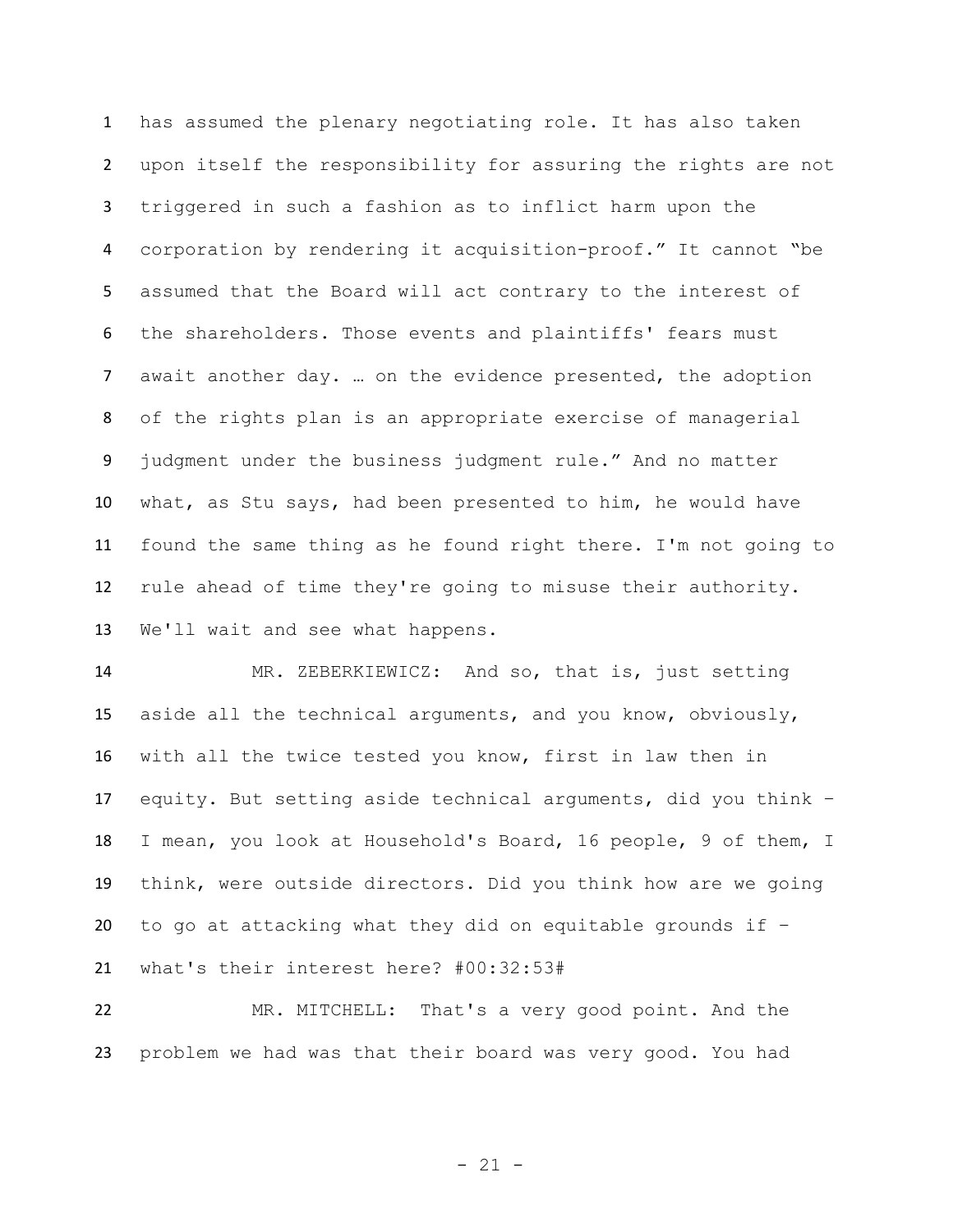John Whitehead, you know, head of Goldman Sachs, coming up through the ranks, incredible World War II record—

 MR. SHAPIRO: Son of a linesman for the power company—

 MR. MITCHELL: Right. And later, Assistant Secretary of the Treasury. You had Ray Troubh, a friend of both of ours, was on at least a dozen boards—

MR. SHAPIRO: Supreme Court law clerk.

 MR. MITCHELL: Right. You had Ray Tower, who had been on the Marathon board during the whole Mobil-Marathon situation and emphasized how chaotic that situation was and how you had to quickly do an asset lockup on one of their biggest subsidiaries. And how instead, the pill gave you this flexibility to sit back and deal with a bidder and try and work out the best possible thing for shareholders. Now, maybe they didn't know all the ramifications of the pill. I give you that. But Lipton set it up so that they were certainly informed – number one. And number two, it was very hard to argue that these people were being disloyal. Even Moran testified that he thought Whitehead was an honest guy.

#00:34:21#

 MR. SHAPIRO: And there was no offer; there was no— MR. ZEBERKIEWICZ: There was no offer, right— MR. SHAPIRO: And so—

 $- 22 -$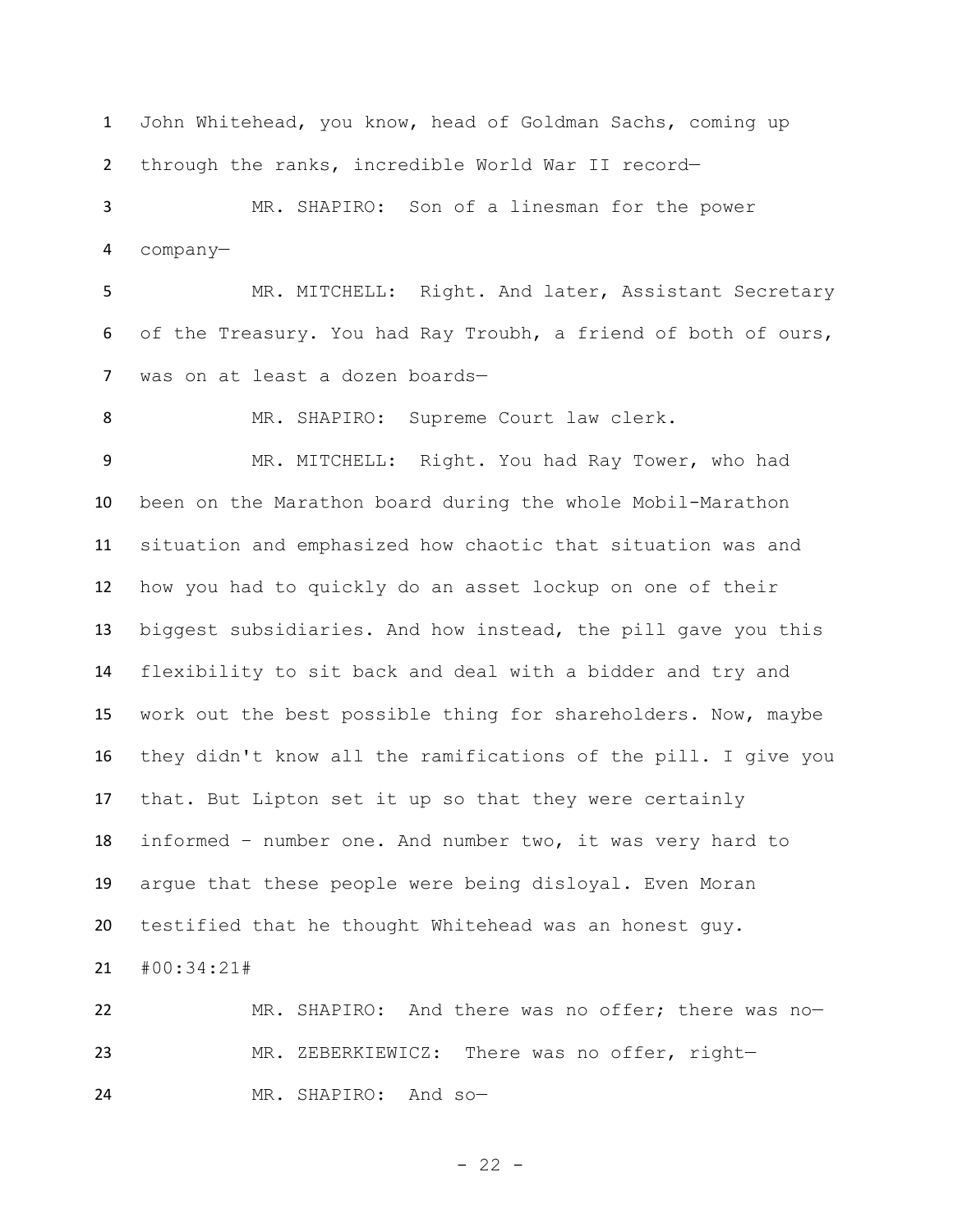MR. ZEBERKIEWICZ: I think you had Murchison coming in and saying, hey, we'd like to chat with you at some point— MR. SHAPIRO: Yeah, but there was no – you know, if there had been a live offer on the table, then the dynamic would have changed. But here, this is completely abstract; it's just this device shouldn't be permitted because the legislature called for a vote on mergers, but it didn't call for a vote on tender offers, and you know, you're effectively taking away from shareholders the unilateral ability to accept an offer for those shares. And so, you know, you searched for statutory bases, but it's nothing very sexy about any of that. If there had been an offer on the table, and of course Moran was testifying that he was not going to pursue an offer, but— #00:35:14#

 MR. MITCHELL: A different situation, you're right. MR. SHAPIRO: Yeah, it would have different. And just as if Perelman hadn't bid 58 to top the Forstmann bid, you might have had a different – you had a risk of a different outcome because you don't generally get injunctions favoring what might be lower bids, you know. So, in the end, the market dynamics are really important to these judicial decisions.

 MR. MITCHELL: On this very issue, when Stu and I were at Penn Law School, and Leo was there, he was a little bit critical about why did we bring this suit not in the

- 23 -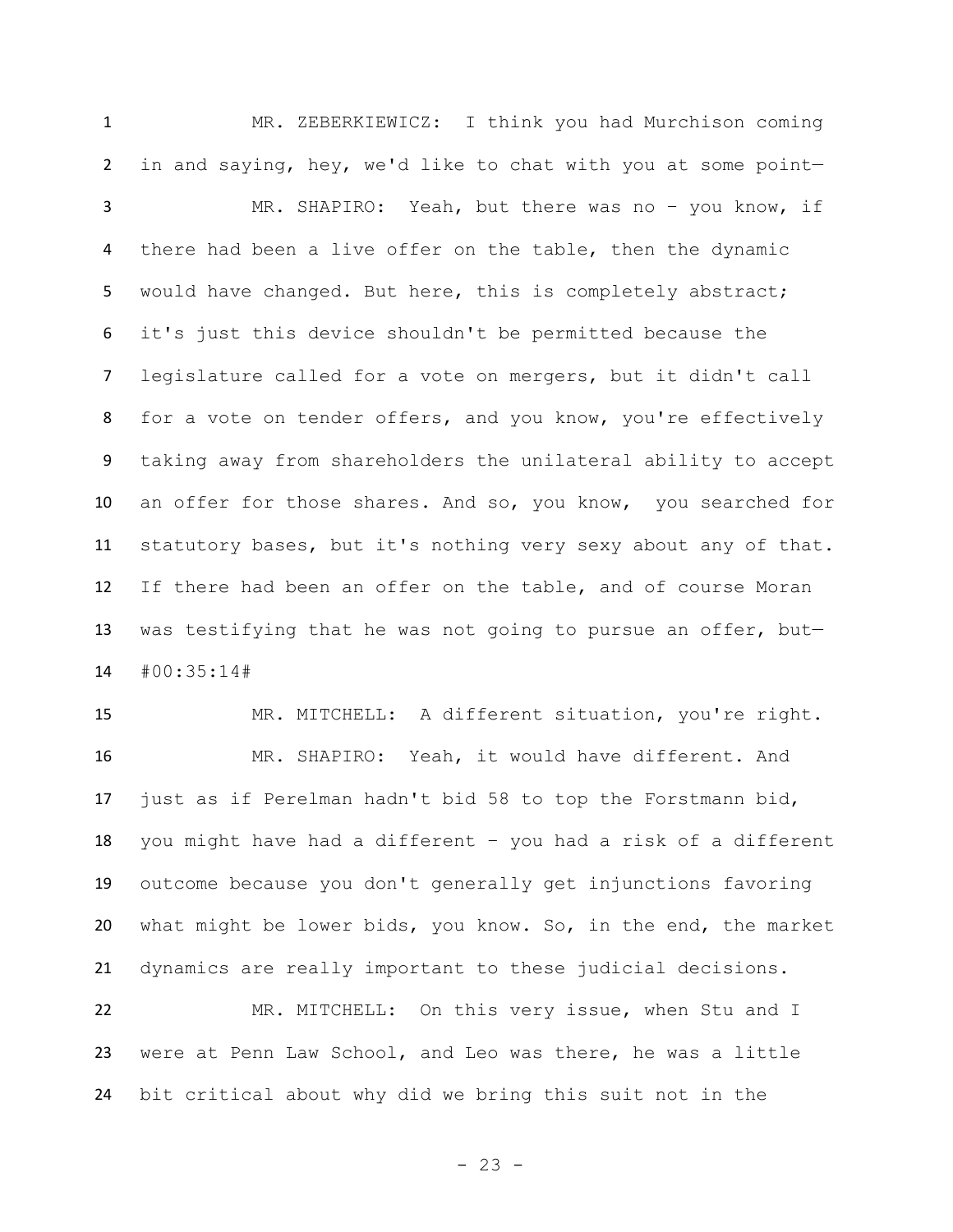context of a takeover. That we should have maybe waited to the takeover. I think the response is clear. You have a client coming in to you and saying that this – I don't think this is proper, this is right, what they are doing. And you also, instead of having some 50-share stockholder, you have an actual director. So, those taken together made the bringing of the lawsuit at that point I think a reasonable one. Notwithstanding others have criticized us for bringing it at the time. And also, not bringing it in New York, where there was some law at the time that might have been more helpful to us. But that would not have served Joe's purpose. Joe's purpose was Delaware law; it's illegal under Delaware law. I don't care about New York law. #00:36:44#

 MR. MITCHELL: Although Joe never really came up with a rationale that we could sell. He had a strong commitment to his belief, but—

 MR. SHAPIRO: You have never met Joe – he was brilliant, brilliant, brilliant. And also, a very good person. And driven, and you would go to the end for the guy.

 MR. ZEBERKIEWICZ: Yeah, that is great. There's one thing I did want to ask about, or now as we talk about the board. They did have Mr. Whitehead, who was a director at Goldman. And Goldman was working, I think, with Wachtell— MR. SHAPIRO: Right.

 $- 24 -$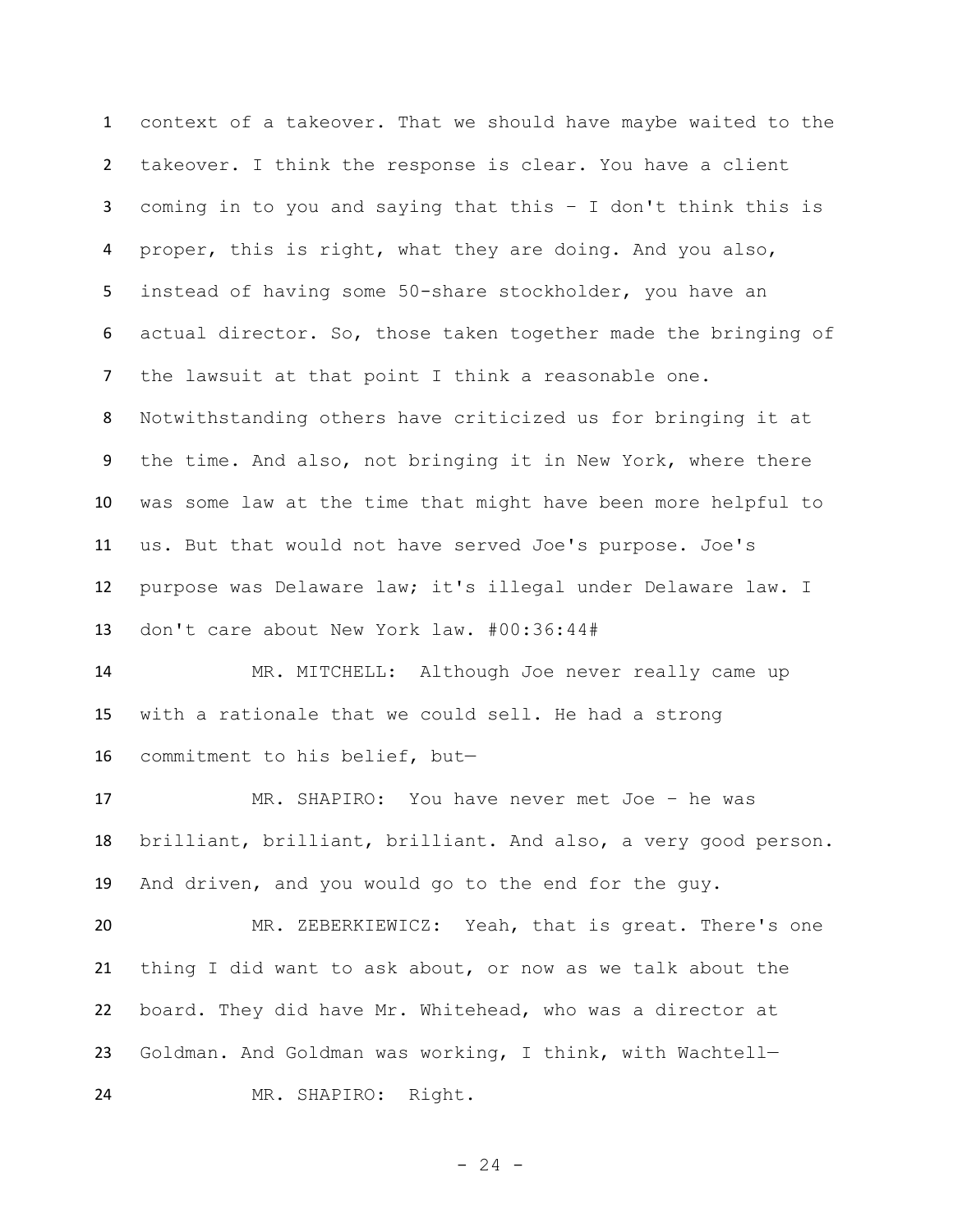1 MR. ZEBERKIEWICZ: -- and advising the board on defensive measures. And I think Mr. Whitehead was one of – you know, in addition to Mr. Moran, who voted against the adoption of the pill saying he didn't want – I don't think he was philosophically opposed to it, but he said he didn't want the company to be a guinea pig. How much fun did you have with that given that his partners were evidently advising that this was a structure you could use, and he was throwing up the caution flag? #00:37:55#

 MR. SHAPIRO: Well, I give you another piece of it you may not know. His partner, Bob Rubin, was in Washington lobbying against the pill as head of the arbitrage department of Goldman Sachs. And I was down there with him. So, my father actually talked to me before I cross-examined John Whitehead and he said you are very – be very respectful and very polite, and he's a very important fellow; the court will not like it if you try to touch him up. And I don't – was it at that time was John's daughter working for us? I think she was-

MR. MITCHELL: Anne – Anne was.

 MR. SHAPIRO: Yeah, his daughter was also an associate of Skadden. So, there were a lot of touches. #00:38:43#

 MR. MITCHELL: No, but you followed your father's advice—

 $- 25 -$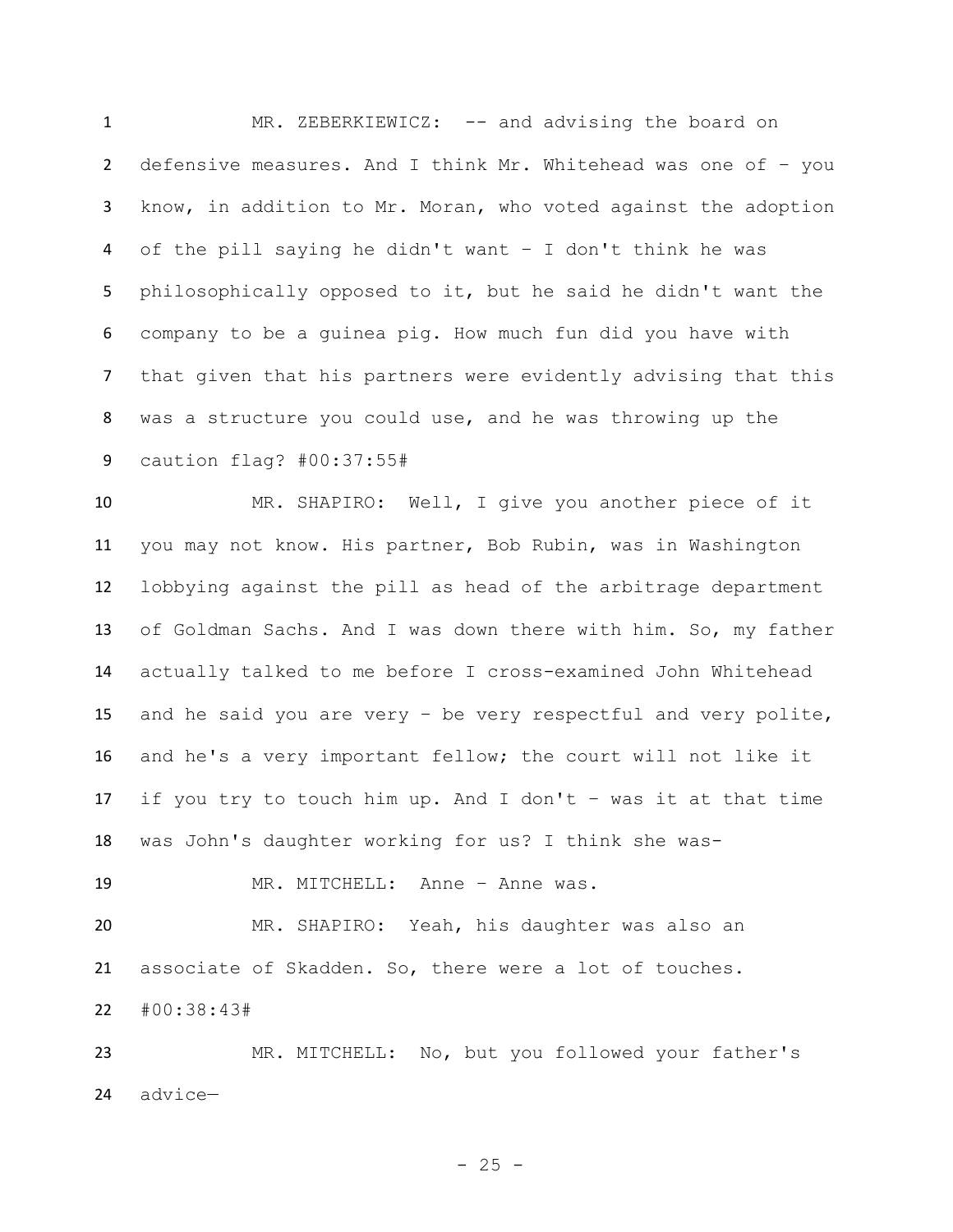MR. SHAPIRO: Yeah—

 MR. MITCHELL: -- rightfully so, because he was such an impressive person.

 MR. SHAPIRO: Yeah, there was nothing you could do with John except you know, as he voted against it, he thought you know, it was not right. He didn't want the company, which was in a quiet mode, to all of a sudden become part of some big brouhaha. Ray Troubh, who Mike mentioned earlier, who had an enormously distinguished resume – you know, partner at Lazard and a Supreme Court law clerk and all sorts of stuff, and on many boards, including one of our clients at the time, you know, agreed that anything that interfered with the proxy right would be a terrible thing. But none of that, in the end, it was very clear that the political climate did not favor raiders and bust-up artists, and all these terms that were created either by investment bankers or the press that were all negative in terms of the people making these offers. #00:39:47#

 MR. MITCHELL: Yeah, I have some bust-up artist front-end loaded tender offers, bootstrap takeovers, coercive acquisition techniques.

 MR. SHAPIRO: And what's remarkable about it, if you actually—

MR. MITCHELL: They loved—

 $- 26 -$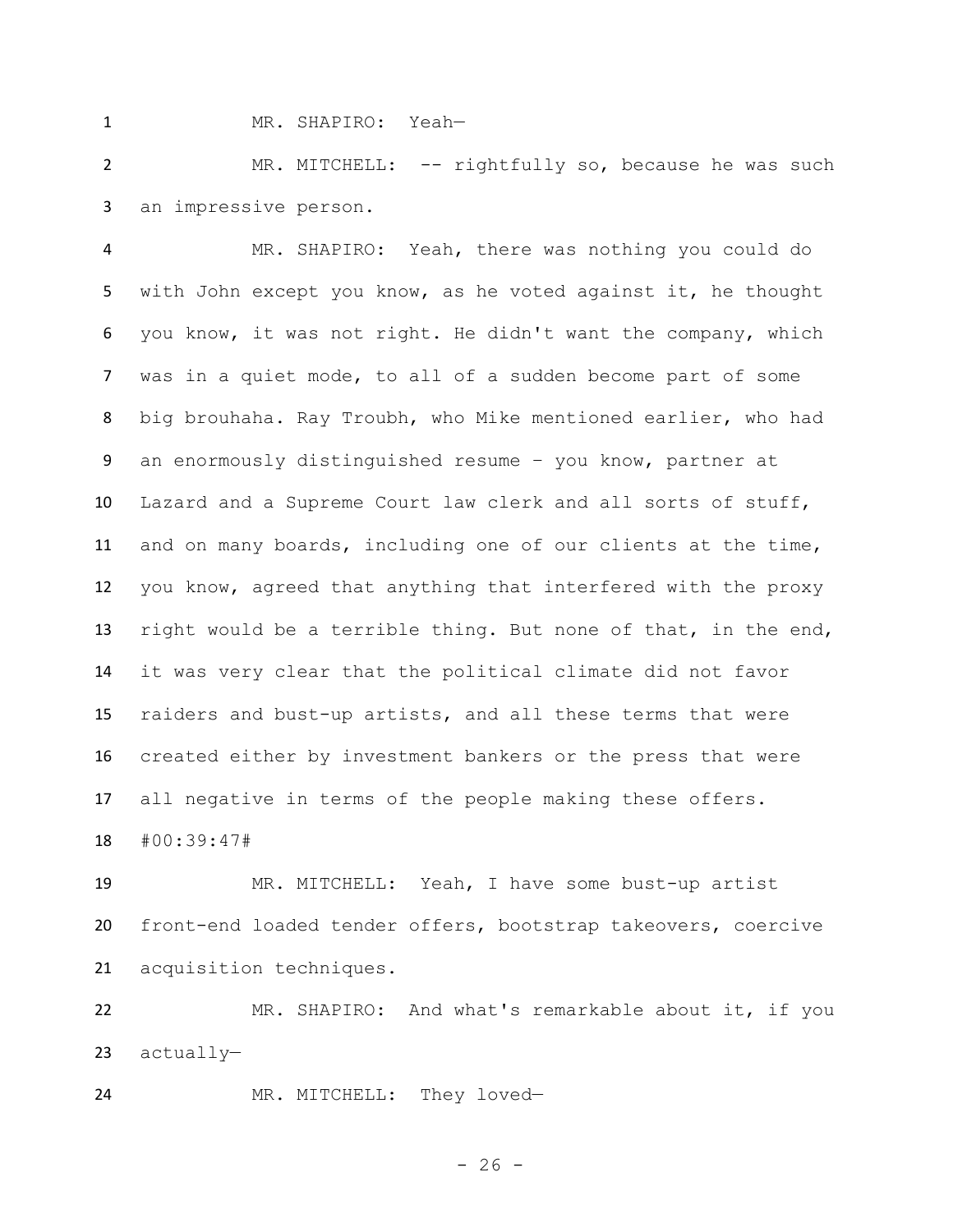MR. SHAPIRO: -- analyzed the transactions, the transactions that are most coercive are the ones that actually involve buying a portion of the company but not buying all of it. But this pill encouraged that. You know, but—

 MR. ZEBERKIEWICZ: As in the case of Crown Zellerbach—

 MR. SHAPIRO: Yeah. But it was just – you know, I think we were naïve not to recognize that there was really no constituency for these raiders being financed by junk bonds who were going to sell off things and cause people to lose their jobs. There just wasn't. And judges are susceptible to those atmospherics. #00:40:50#

 MR. MITCHELL: To show how political the situation was, I referenced that Alan Greenberg, Ace Greenberg from Bear Stearns, testified for us as an expert. And he, of course, came from the trading side. He was a great, great trader, and he was our Wall Street witness. Why was he our Wall Street witness? Because we couldn't get anybody else to testify. I was in the room once with Joe when someone whose name I will not mention, and Joe was trying to get to testify – someone with white hair. I hate to say that, with white hair. And he said Joe; I can't do it. I promised Marty that even though I am not going to testify for their side, I am not going to testify for you. #00:41:30#

- 27 -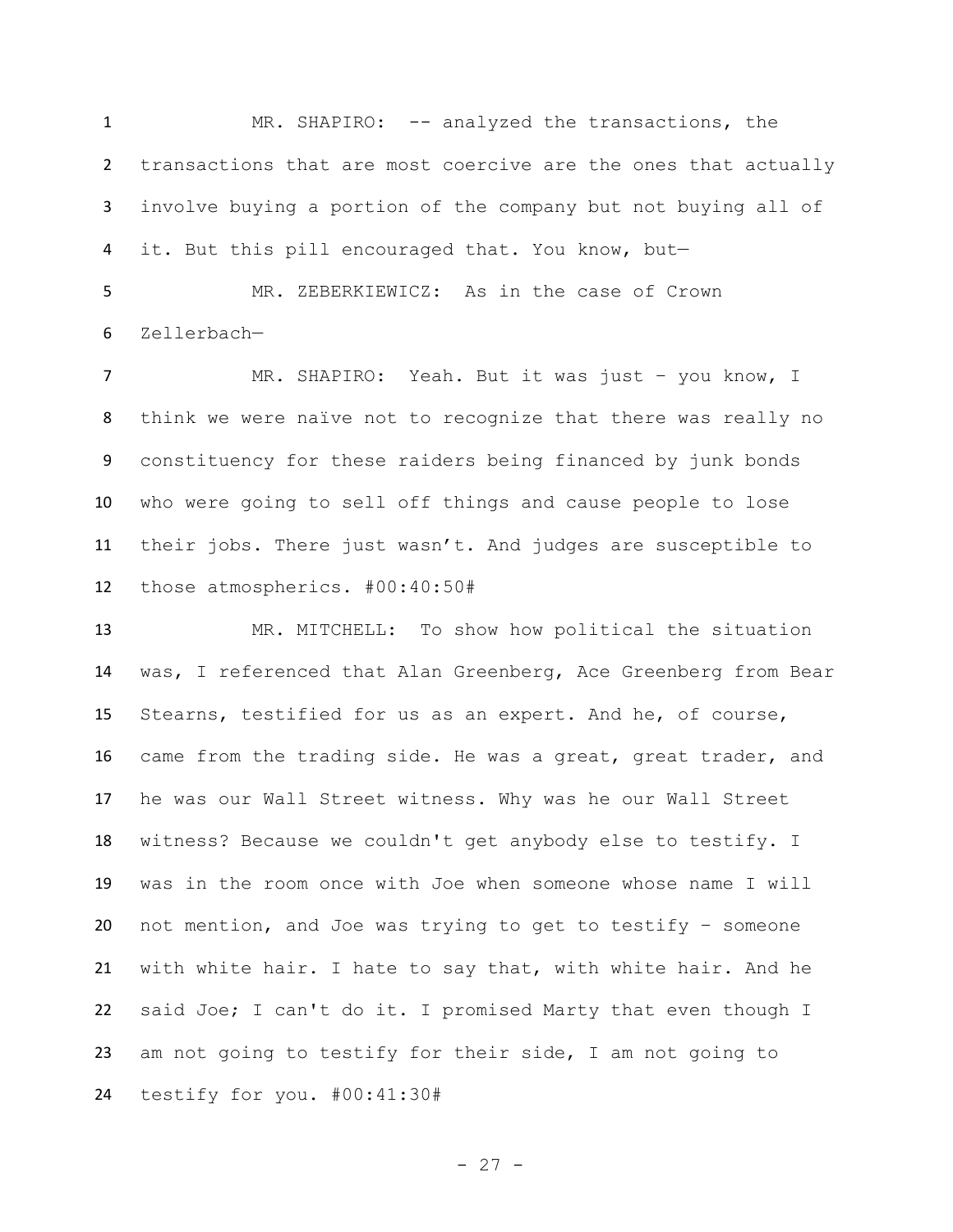MR. SHAPIRO: But he was also a guy who only – who bought or owned less than a majority or less than all of the shares of most of the companies that he owned. So, if he testified for the other side, he would have not been helpful to them either. It was interesting. I mean the practical reality of the way the markets work, and the way people own companies and the abstract sort of legal arguments that were being made just didn't meet at all. And you know, the arguments made on the other side were equally discordant with reality. They just didn't – they weren't right, and if you lived in the market as many of the people we dealt with did, they all – the lawyers were arguing nonsense about a lot of this.

14 MR. MITCHELL: Well, yeah. Wachtell was arguing well; you could always make an offer with a 95 percent minimum. So, when I was cross-examining Jay Higgins from Salomon Brothers, head of the M&A department, he said that's ridiculous; no one ever does something like that. They said you could do a consent solicitation, he said never been done before, not going to happen. Two-tier offers, he admitted, as long as the blended price is fair, that's fine. But he said, but you can't do a two-tier offer here. And as far as bust-up takeovers, I have to read this quote to you because this was typified Mr. Higgins. So long as they pay a fair price, who

- 28 -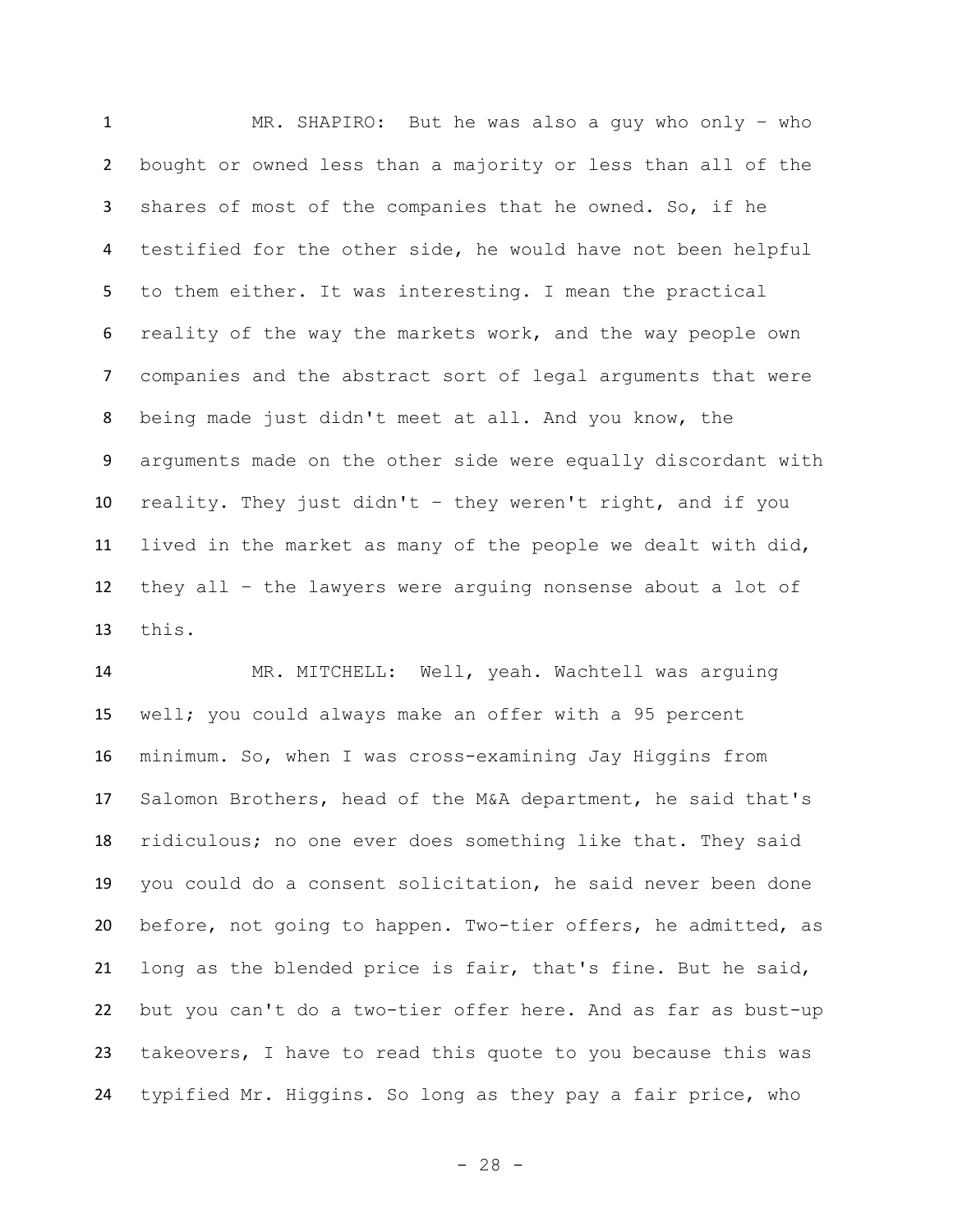cares if the company wants to sell off assets? People buy stocks to make money. I mean it. It is America. All right, that was just perfect—

 MR. ZEBERKIEWICZ: It's a great quote. #00:43:18# MR. MITCHELL: Yes, it is. And then, when I finally pressed them, how could you make any offer without the consent 7 of the board, he finally says, quote, The acquiror can burn up the rights in a gymnasium. And then he admits that's an absurd example, as most of mine are. And so, I stupidly think to myself, my God, I think I have scored a point here. Maybe we're going win. But who cared? It didn't matter.

 MR. SHAPIRO: Well, but the problem we have is, and I have said this to Bill Allen, and I have said it to Leo Strine, have you ever sat in a board meeting and discussed you know, a corporate transaction? Have you ever drafted a merger agreement? Have you ever actually lived in this world that you're making rulings about? I remember a client who is one of the most successful investment managers in the latter part of the twentieth century; he took his mutual fund complex from two-million to thirty-two billion before he sold the management company—

 MR. MITCHELL: Oh, I know who you're talking about. #00:44:16#

- 29 -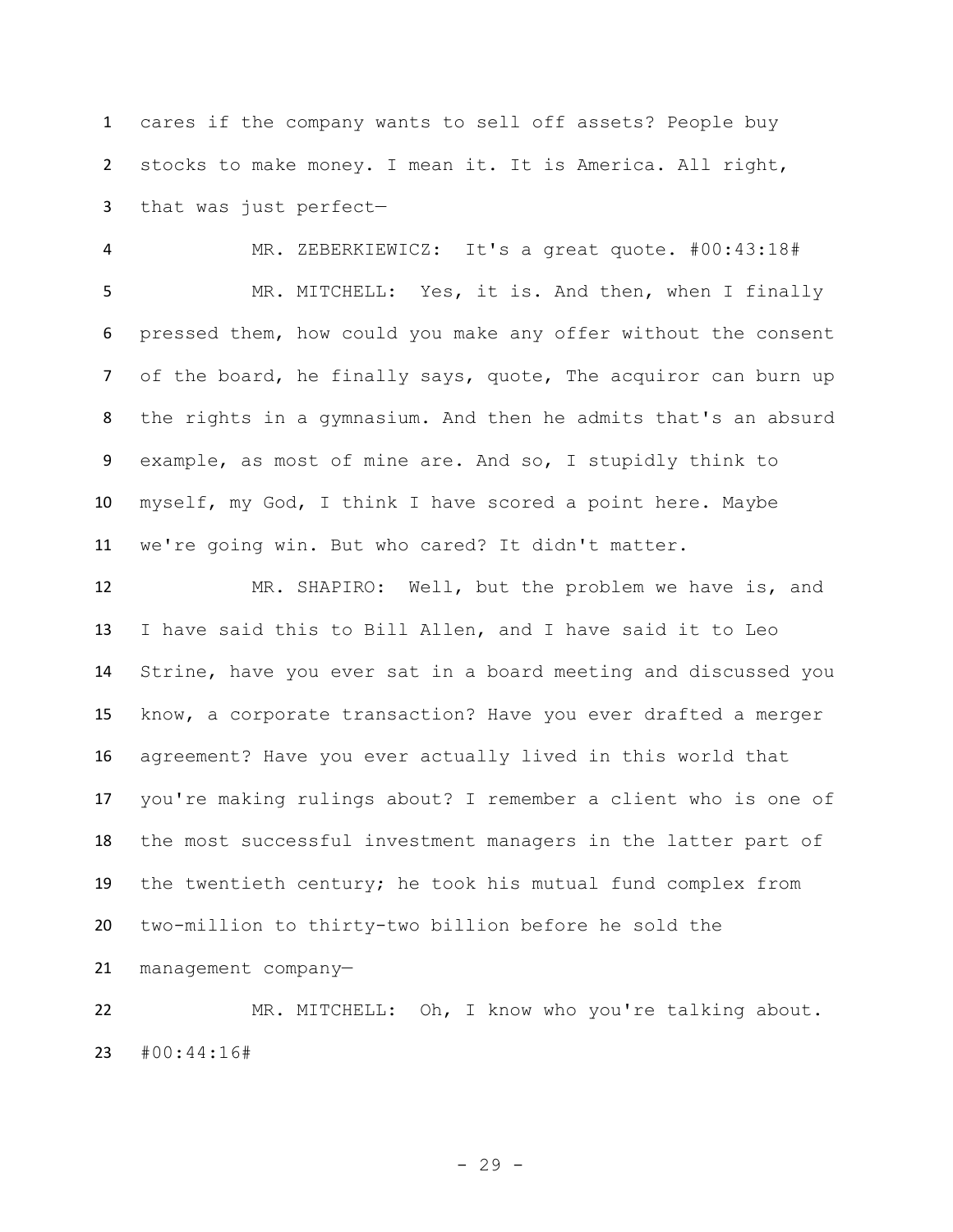MR. SHAPIRO: -- and he went down and spoke in Delaware to a luncheon that I think Bill Allen, when he was Chancellor, had arranged, and explained to them that a ruling they had made in a particular case had cost the shareholders a billion dollars in market value. And they were stunned. They had no idea. And you know, so we've got judges who – and in Delaware, with all due respect, or maybe not so much, to the Delaware Supreme Court and the Chancery Court, who look for pigeonholes for legal pigeonholes to put fact patterns in. And it is truly an abstract exercise and none of them, or now that's not true because Andy Bouchard certainly has been involved in a lot of this. But a lot of them have never actually been involved in a real-life situation and understand the mechanics of how things happen, the economics of them. So, you know, we argue Household, and who was on the panel? 16 MR. MITCHELL: McNeilly. Moore. And I don't remember the third one. #00:45:24# MR. SHAPIRO: The third one was another Superior Court judge. MR. MITCHELL: It was another...Superior Court judge, yeah. MR. SHAPIRO: So, you have two judges, justices who have had no corporate law experience at all. And you're trying to argue something that for people who live in that world were

- 30 -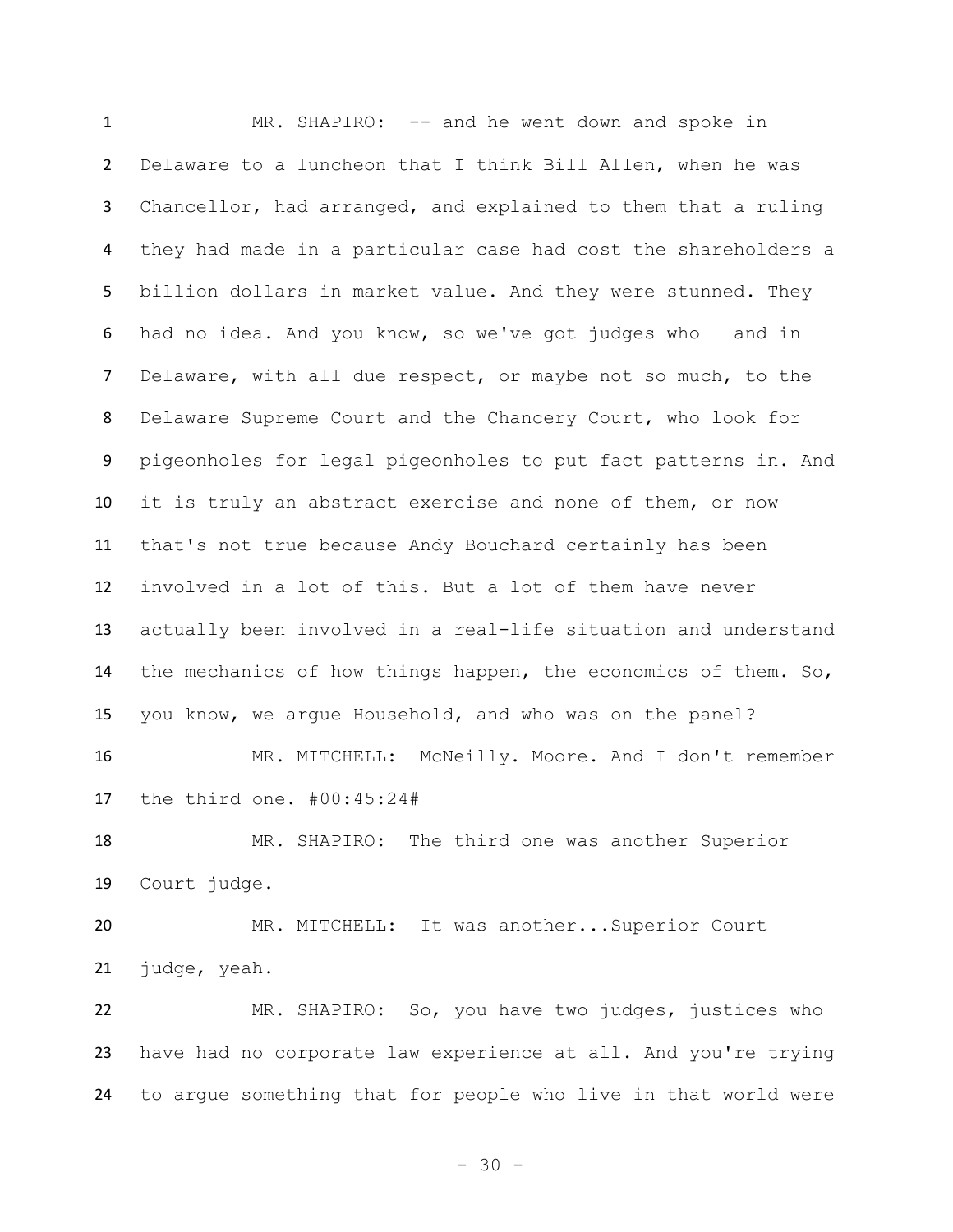so complex they had difficulty comprehending it and figuring it out. You're trying to argue to them, so they can decide whether something is appropriate or not. That doesn't make any sense. Right? I mean you're – to persuade people, either they have to trust you—

 MR. MITCHELL: Chief Justice Christie. #00:45:56# MR. SHAPIRO: Yeah, Christie. And you don't have to trust you, or they have to – you have to find some device that helps them understand something that they have no comprehension of going into. And that's, you know, that's the problem you face as a litigator in these cases.

 MR. MITCHELL: And the problem your father faced in the Supreme Court because it was clear that McNeilly, who wrote the opinion, had no clue what this case as all about. MR. SHAPIRO: Yeah.

 MR. MITCHELL: I mean, you read that opinion— MR. SHAPIRO: But both of us have tried cases and argued cases all over the country. You know, in Georgia and California and Dakota, or whatever, and you're in front of judges who you either convince that you know so much that they can rely on – and that you are honest – they can rely on what you're saying, or they have no clue as to what they're dealing with. It's like me being a judge on a patent case, right. And that's – you know, that's – and I once had a conversation

- 31 -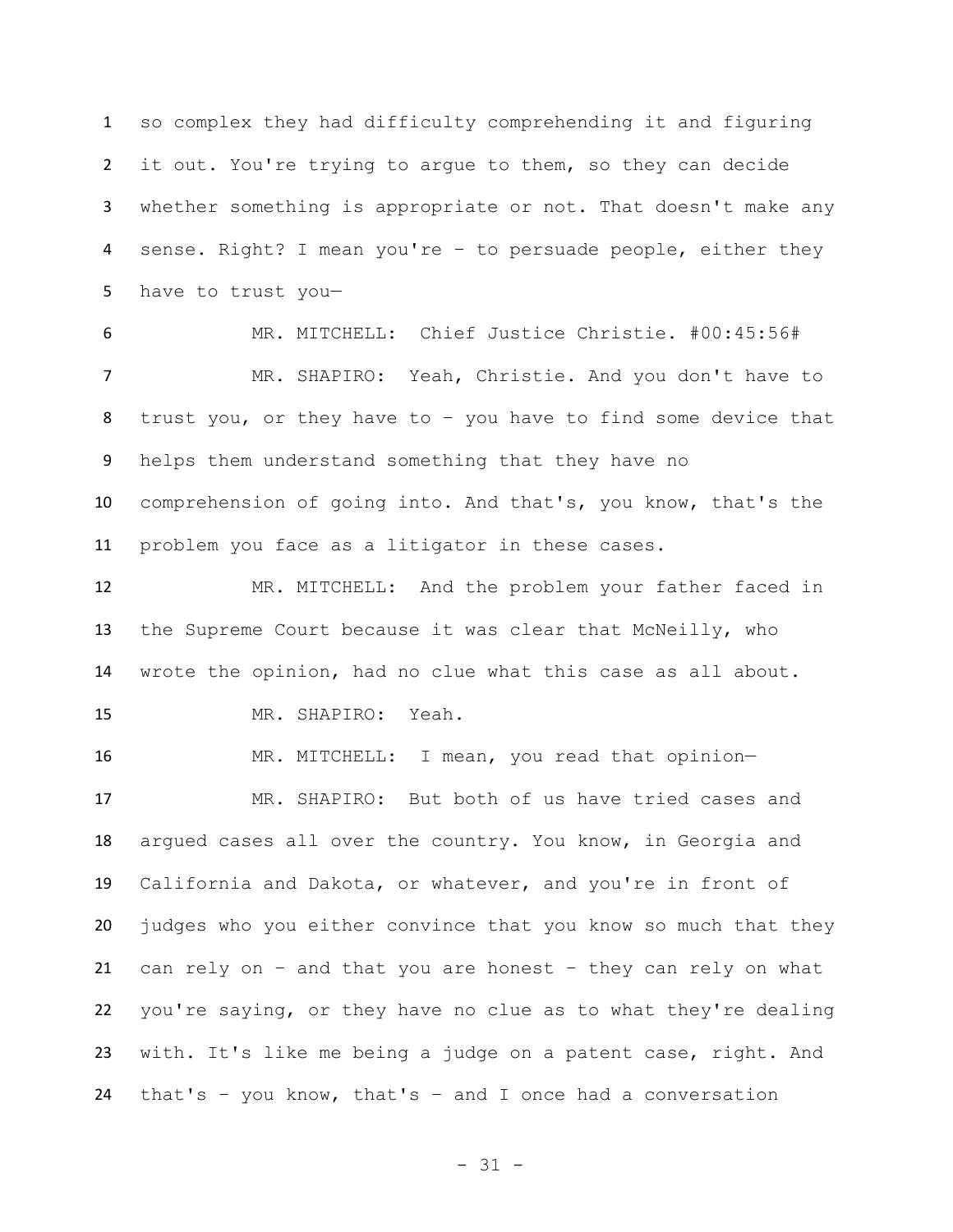with, I think, Charlie Richards, and said you know, when - you're retiring, why don't you go on the Chancery Court? You, you know, have been in these cases for your whole career. Why don't some of you guys that are experienced agree to be judges for six years or something, so the court has really experienced judges? And he sort of brushed me off and said that's not practical or not possible. But you know, if you're going to put people on these courts and they're going to deal with complex and significant economic transactions, and they have no background in it; that's asking an awful lot of them. #00:47:29#

 MR. MITCHELL: I hate to say I disagree with you in one respect, Stu. I thought Walsh certainly had it right in Revlon. Clearly, had it right in Revlon. He saw through exactly what had happened.

 MR. SHAPIRO: But that was a human situation involving motivations of people as opposed to an economic situation. It's the – you know, I had argument in front of the Supreme Court in a case that came – it was actually Leo Strine's first trial as a Vice Chancellor. And it was – the other side was making an argument about a first refusal right based on some definition in the definition section of the contract, and that that somehow overrode the first refusal right provision of the contract. And I had a three-judge

- 32 -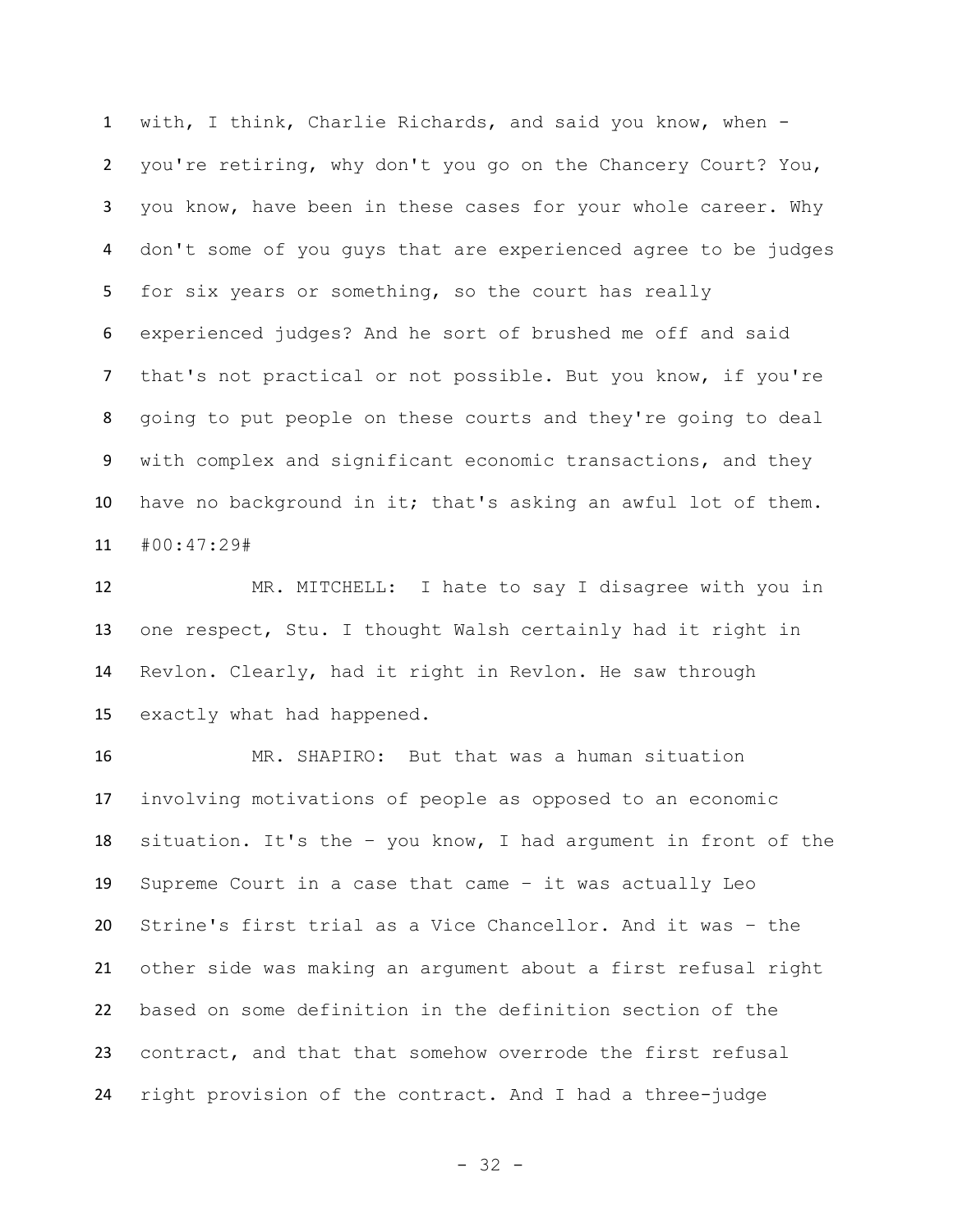panel, and it split, so we ended up going en banc, and the Chief Justice, Veasey, was on the en banc panel, and this issue came up. And I said well, as the Chief Justice knows, the definition sections of these contracts are often written by a first-year associate who is using a form down the hall and has nothing to do with the transaction. The substantive provisions are actually negotiated. And he looked at me and said Mr. Shapiro, are you testifying now? I said no, just calling upon Your Honor's experience. And you know, but if he hadn't been on that panel and as a corporate lawyer experience, I could have been whistling in the wind. But I could see, he understood that the substantive provision obviously overrides some form definition. But you know, some of the other justices, it wasn't so clear that they understood that and because they had never negotiated a contract. And that's a problem. #00:49:15#

 MR. ZEBERKIEWICZ: So, I think what I'd like to get each of you to do is to give your observations on two things. Whether you think the court of the Chancery and Supreme Court level got it right from a legal and policy standpoint. And you can use the benefit of hindsight and what you have seen. But I want to get your thoughts as to whether you think they got the law wrong and the policy right or the policy wrong and the law wrong or – I want you to comment on those aspects. #00:49:41#

- 33 -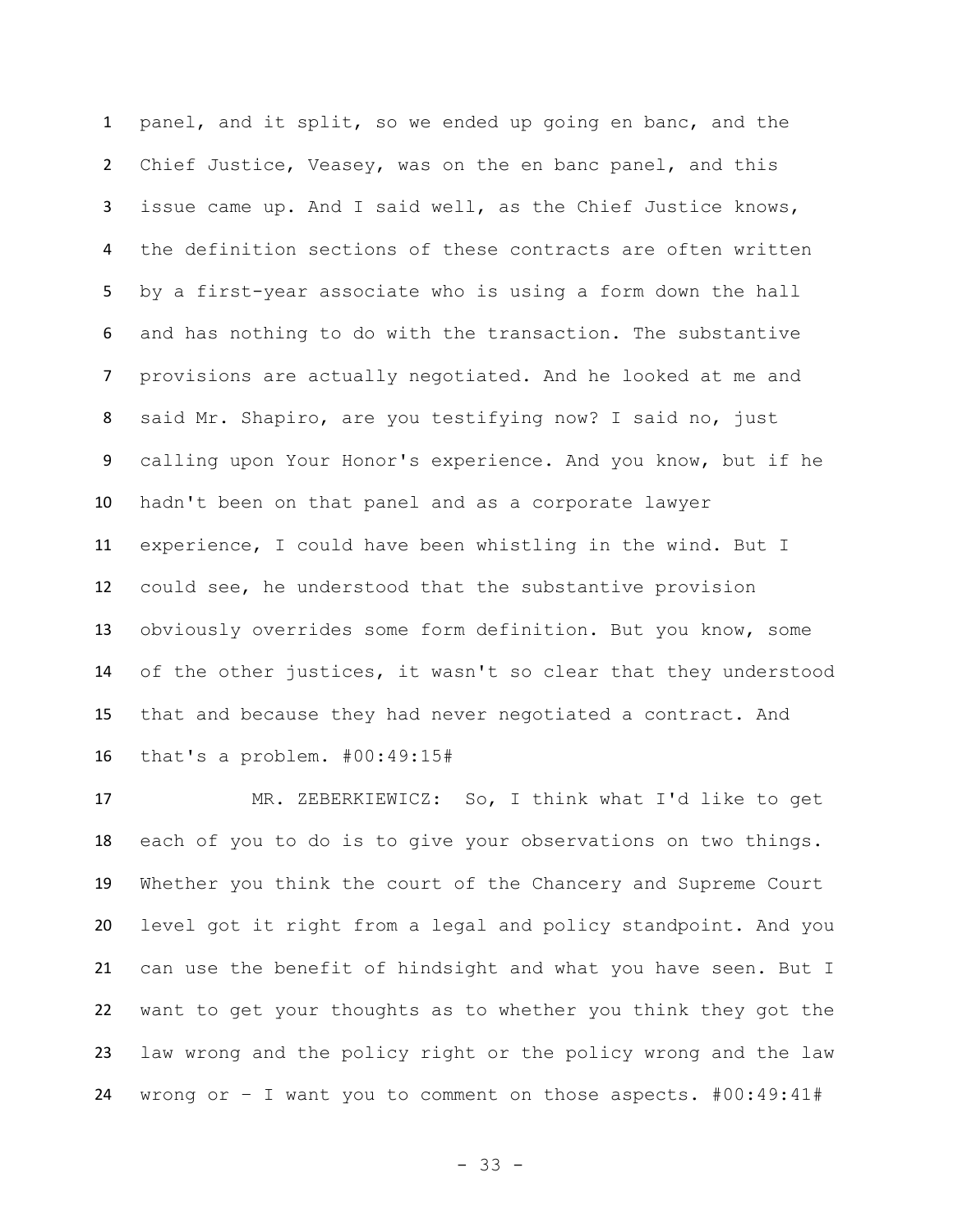MR. SHAPIRO: I think that the decision was correct in terms of validating the pill as a device that they could create to give themselves the power to deal with a hostile takeover. I don't even pretend to be a law lawyer, so whether 157 or some other provision of the Delaware statute was impaired or not, or invalid – or should be validated – I don't know. On the proxy issue, I think they were wrong, and I think the fact findings that the Vice Chancellor or Chancellor made were right and that the Supreme Court didn't deal with them appropriately. So, whether – and I think that the proxy – if the proxy right is to be that fundamental in Delaware law, then probably the pill should have been invalidated on that basis, but I suspect you can design around that by simply saying you can form whatever group you want to solicit proxies—

 MR. ZEBERKIEWICZ: But solely for the purpose of [overlapping]—

 MR. SHAPIRO: but solely for that purpose. So, I think on a policy basis, the notion that the directors have some additional power to negotiate is a perfectly sensible one. And it certainly was beneficial to the bar. Made for a lot more litigation. And a lot more interesting sort of lawsuits and appeals. The reasoning in the opinion, I think, is specious.

- 34 -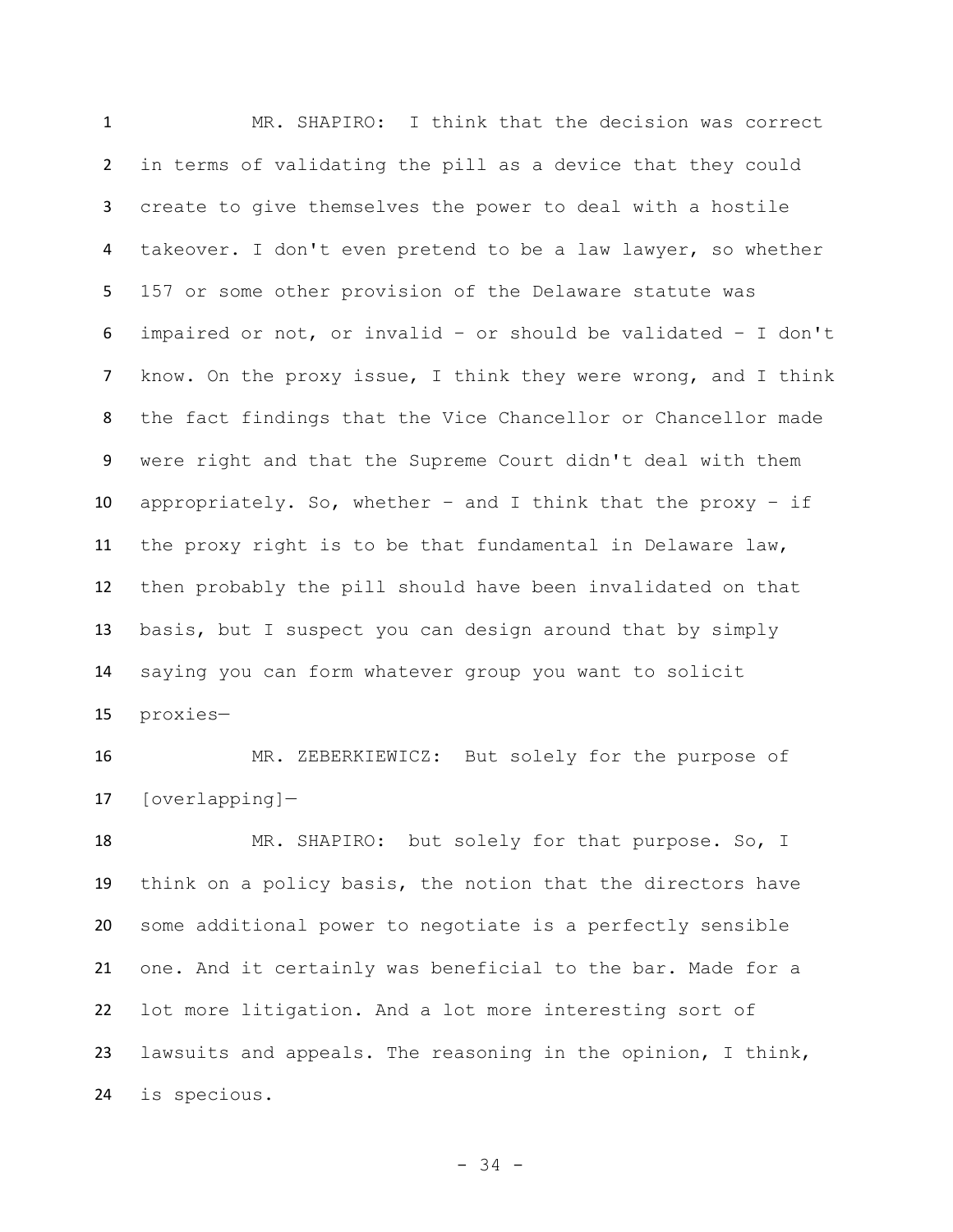MR. ZEBERKIEWICZ: Yeah. #00:51:30#

 MR. SHAPIRO: But I think the outcome is probably correct.

 MR. MITCHELL: I essentially agree with Stu. There was no reason in the abstract to take away this power that the pill gave the board to negotiate with a potential acquiror. 7 There were abuses that were going on; there were these people who were taking greenmail, there were these asset sales at low prices. There was this ridiculous Pac-Man situation. And by saying we'll await the specific case, I think Walsh was right. Because recall afterwards, that in Interco, that the pill was invalidated in that situation. Or recall in Macmillan, they withdrew the pill because they had to. They knew it wasn't going to pass muster. So, what Walsh said, we'll stand guard, we'll watch you, we'll examine your actions carefully; I think that was all right. As far as the rationale goes in dismissing our arguments, they were just trying to sustain Walsh in as unsophisticated a way as I have ever seen. I think Moore, who had just written Unocal, just didn't want to write another opinion right away, and that's why he gave it to McNeilly. #00:53:05#

 MR. SHAPIRO: Well, actually McNeilly was senior to him, I think.

MR. ZEBERKIEWICZ: I believe that's—

- 35 -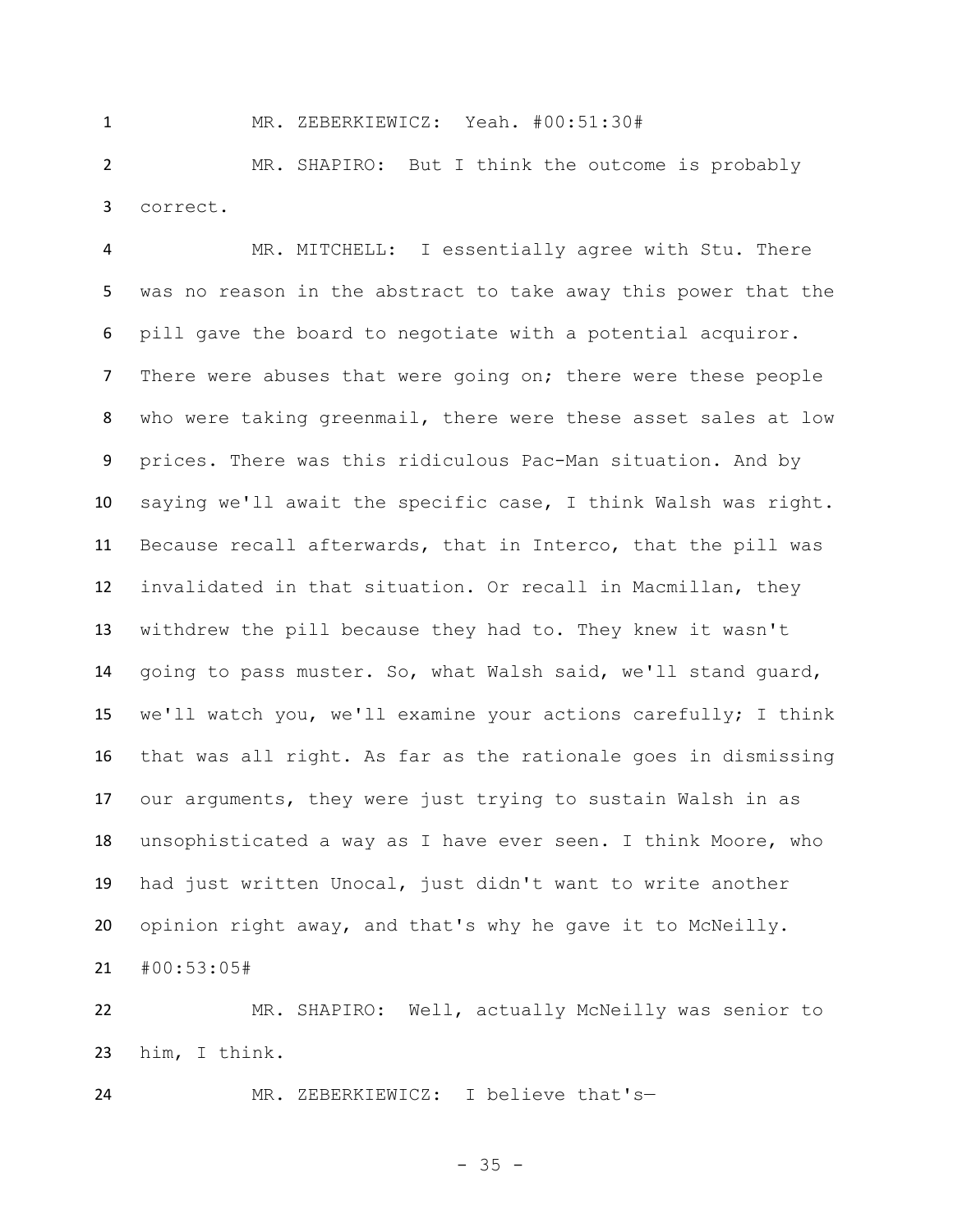MR. SHAPIRO: Yeah, so, McNeilly may have assigned it to himself.

 MR. MITCHELL: Whatever it was, if he assigned it to himself knowing how little he knew, it surprised me, but I never knew McNeilly. But you know, you've read the opinion, and I think you know it's wanting in material respects.

 MR. ZEBERKIEWICZ: Well, I have greatly enjoyed this discussion on Household and appreciate all your observations. #00:53:36#

 MR. SHAPIRO: I will actually leave you with something that I read in one of the things, and it was a quote from Collins Seitz, who had been the Chancellor in Delaware and then the Chief Judge of the Third Circuit, and sort of a legendary corporate law judge. And he said something like you know, corporate democracy is not the same as political democracy. Corporations are different entities than political entities. And so, the rules have to meet the purposes of the entity and the nature of the entity. And you know, we were making arguments that this a violation of democracy, the shareholders own the corporation, they should be – and when I read that from Seitz, it sort of resonated with me that you know, it was a great argument, but it really isn't, this isn't an Athenian democracy where all the citizens get to vote. This is a business that has a lot of purposes. And shareholders are

- 36 -